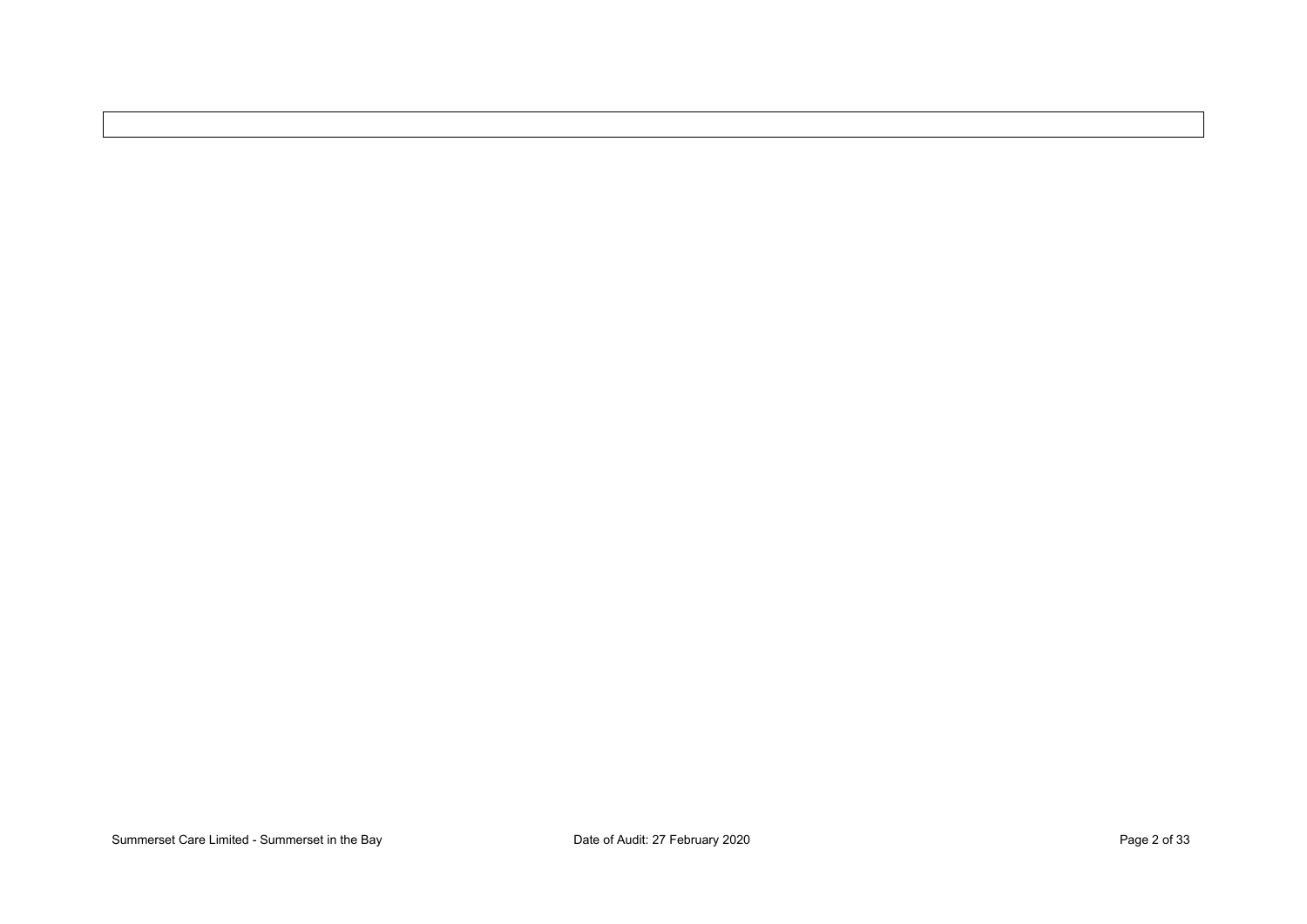# **Executive summary of the audit**

## **Introduction**

This section contains a summary of the auditors' findings for this audit. The information is grouped into the six outcome areas contained within the Health and Disability Services Standards:

- consumer rights
- organisational management
- continuum of service delivery (the provision of services)
- safe and appropriate environment
- restraint minimisation and safe practice
- infection prevention and control.

As well as auditors' written summary, indicators are included that highlight the provider's attainment against the standards in each of the outcome areas. The following table provides a key to how the indicators are arrived at.

#### **Key to the indicators**

| <b>Indicator</b> | <b>Description</b>                                                                                                                        | <b>Definition</b>                                                                       |
|------------------|-------------------------------------------------------------------------------------------------------------------------------------------|-----------------------------------------------------------------------------------------|
|                  | Includes commendable elements above the required<br>levels of performance                                                                 | All standards applicable to this service fully attained with<br>some standards exceeded |
|                  | No short falls                                                                                                                            | Standards applicable to this service fully attained                                     |
|                  | Some minor shortfalls but no major deficiencies and<br>required levels of performance seem achievable without<br>extensive extra activity | Some standards applicable to this service partially<br>attained and of low risk         |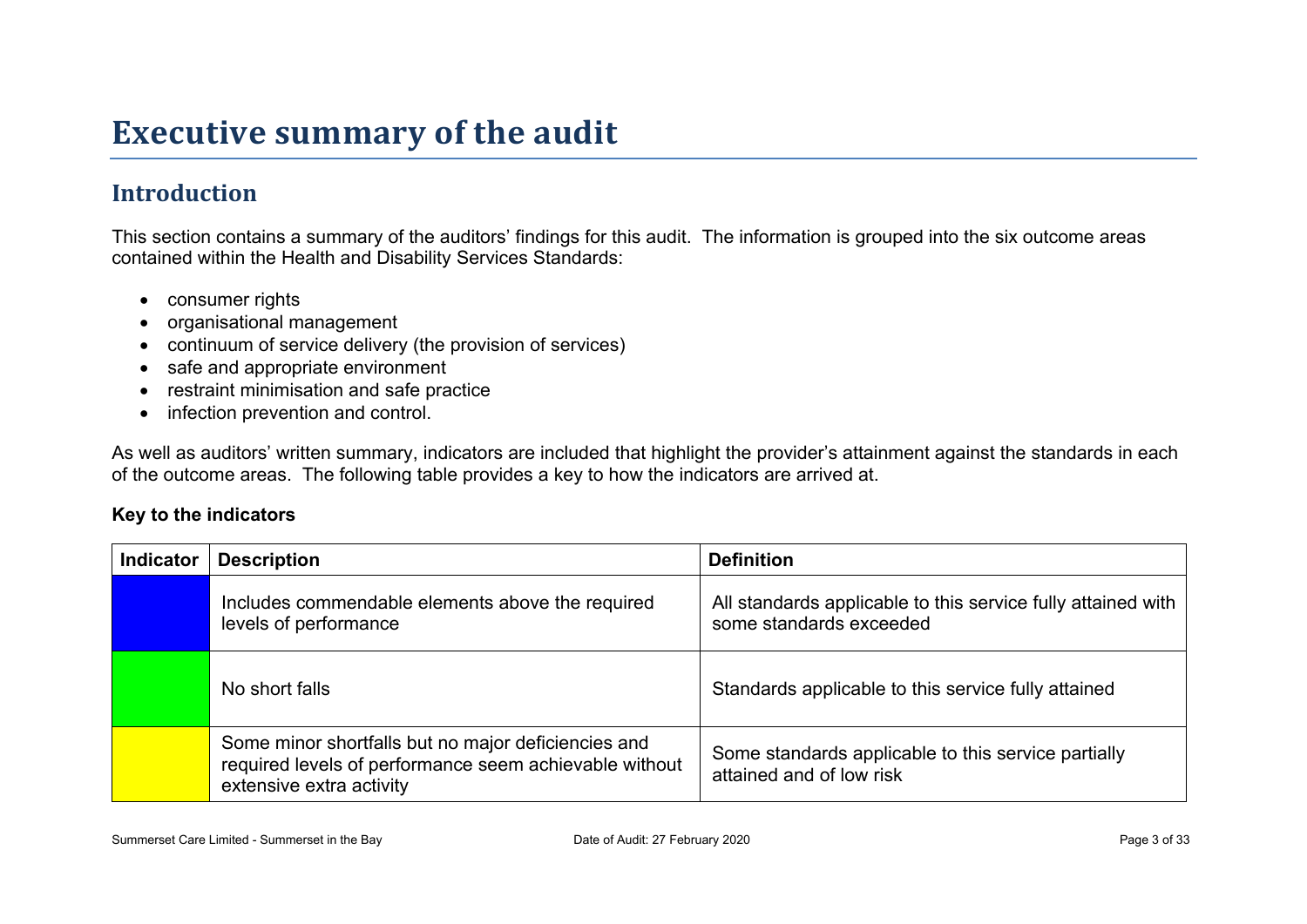| <b>Indicator</b> | <b>Description</b>                                                                              | <b>Definition</b>                                                                                                               |
|------------------|-------------------------------------------------------------------------------------------------|---------------------------------------------------------------------------------------------------------------------------------|
|                  | A number of shortfalls that require specific action to<br>address                               | Some standards applicable to this service partially<br>attained and of medium or high risk and/or unattained<br>and of low risk |
|                  | Major shortfalls, significant action is needed to achieve<br>the required levels of performance | Some standards applicable to this service unattained<br>and of moderate or high risk                                            |

#### **General overview of the audit**

Summerset in the Bay provides rest home and hospital level care for up to 49 residents in the care centre and up to 10 rest home residents in the serviced apartments. On the day of the audit there were 57 residents. A further 10 serviced apartments were assessed as suitable for rest home level of care.

The service is managed by an experienced village manager who has been in the role five years. She is supported by an experienced care centre manager who has been in the role three years. The residents and relatives interviewed spoke positively about the care and support provided at Summerset in the Bay.

This certification audit was conducted against the relevant Health and Disability Standards and the contract with the district health board. The audit process included the review of policies and procedures, the review of residents and staff files, observations and interviews with residents, family, management, staff, general practitioner and allied health professionals.

A concurrent partial provisional audit was also conducted to verify the addition of a rest home level care in 10 serviced apartments which are attached to the current facility.

There is an area for improvement around neurological observations.

The service is commended for achieving two continued improvement ratings around good practice, and reduction of urinary tract infections.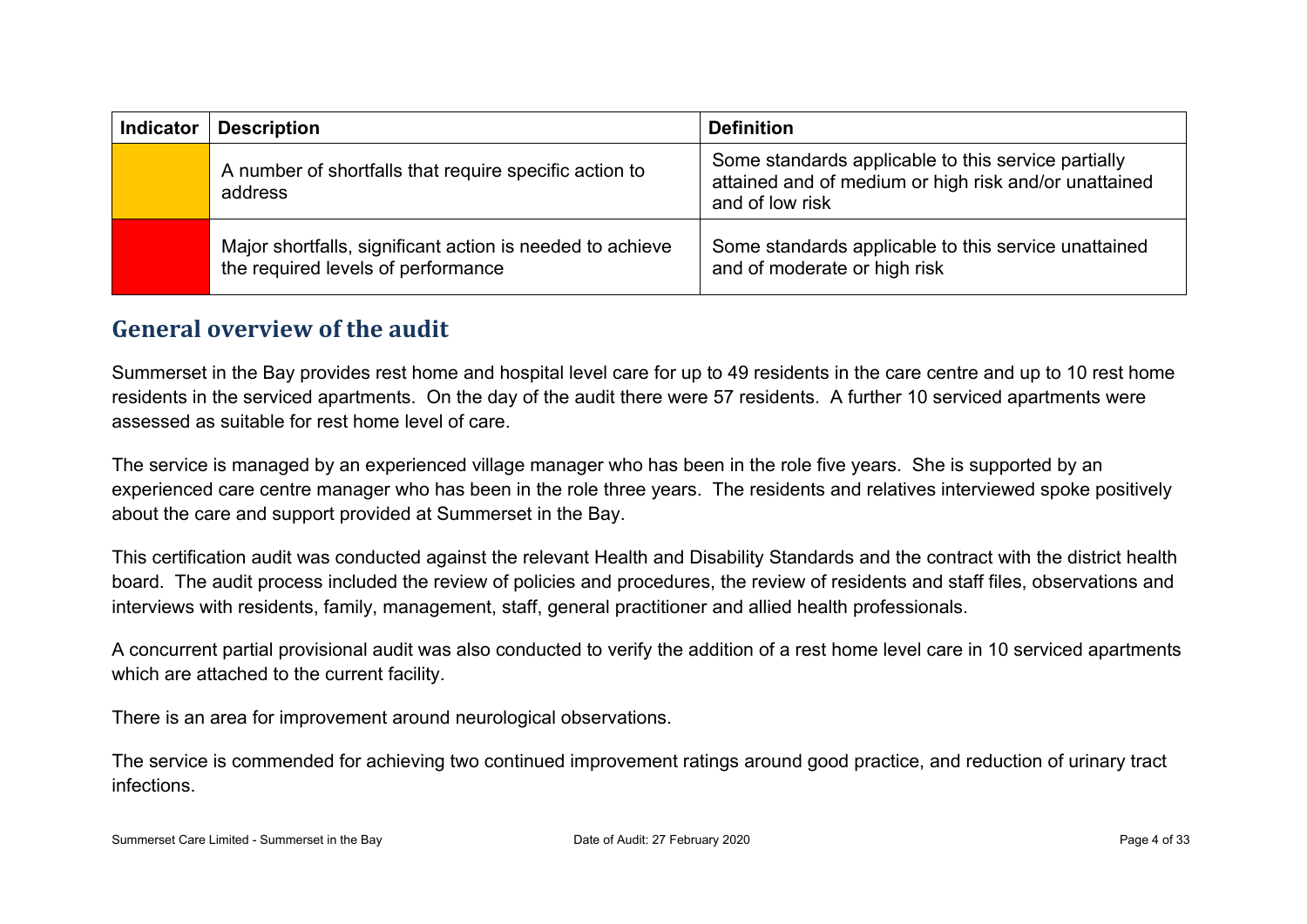#### **Consumer rights**

| Includes 13 standards that support an outcome where consumers receive safe services of an<br>appropriate standard that comply with consumer rights legislation. Services are provided in a<br>manner that is respectful of consumer rights, facilities, informed choice, minimises harm and<br>acknowledges cultural and individual values and beliefs. | All standards<br>applicable to this<br>service fully attained<br>with some standards<br>exceeded. |
|---------------------------------------------------------------------------------------------------------------------------------------------------------------------------------------------------------------------------------------------------------------------------------------------------------------------------------------------------------|---------------------------------------------------------------------------------------------------|
|---------------------------------------------------------------------------------------------------------------------------------------------------------------------------------------------------------------------------------------------------------------------------------------------------------------------------------------------------------|---------------------------------------------------------------------------------------------------|

Summerset in the Bay provides care in a way that focuses on the individual resident. There is a Māori health plan and cultural safety policy supporting practice. Cultural assessment is undertaken on admission and during the review process. The service functions in a way that complies with the Health and Disability Commissioner Code of Health and Disability Services Consumers' Rights (the Code). Information about the Code and related services is readily available to residents and families. Policies are available that support residents' rights. Care plans accommodate the choices of residents and/or their family. Complaints processes are being implemented and complaints and concerns are managed and documented. Residents and family interviewed verified ongoing involvement with the community.

#### **Organisational management**

| Includes 9 standards that support an outcome where consumers receive services that comply | Standards applicable               |
|-------------------------------------------------------------------------------------------|------------------------------------|
| $\perp$ with legislation and are managed in a safe, efficient and effective manner.       | to this service fully<br>attained. |

Summerset in the Bay has a well-established quality and risk management system that supports the provision of clinical care. Key components of the quality management system link to a number of meetings including monthly quality improvement meetings, infection control and health and safety. Annual surveys and resident meetings provide residents and families with an opportunity for feedback about the service. Quality performance is reported to staff at meetings and includes discussion about incidents, infections and internal audit results. There are human resources policies including recruitment, selection, orientation and staff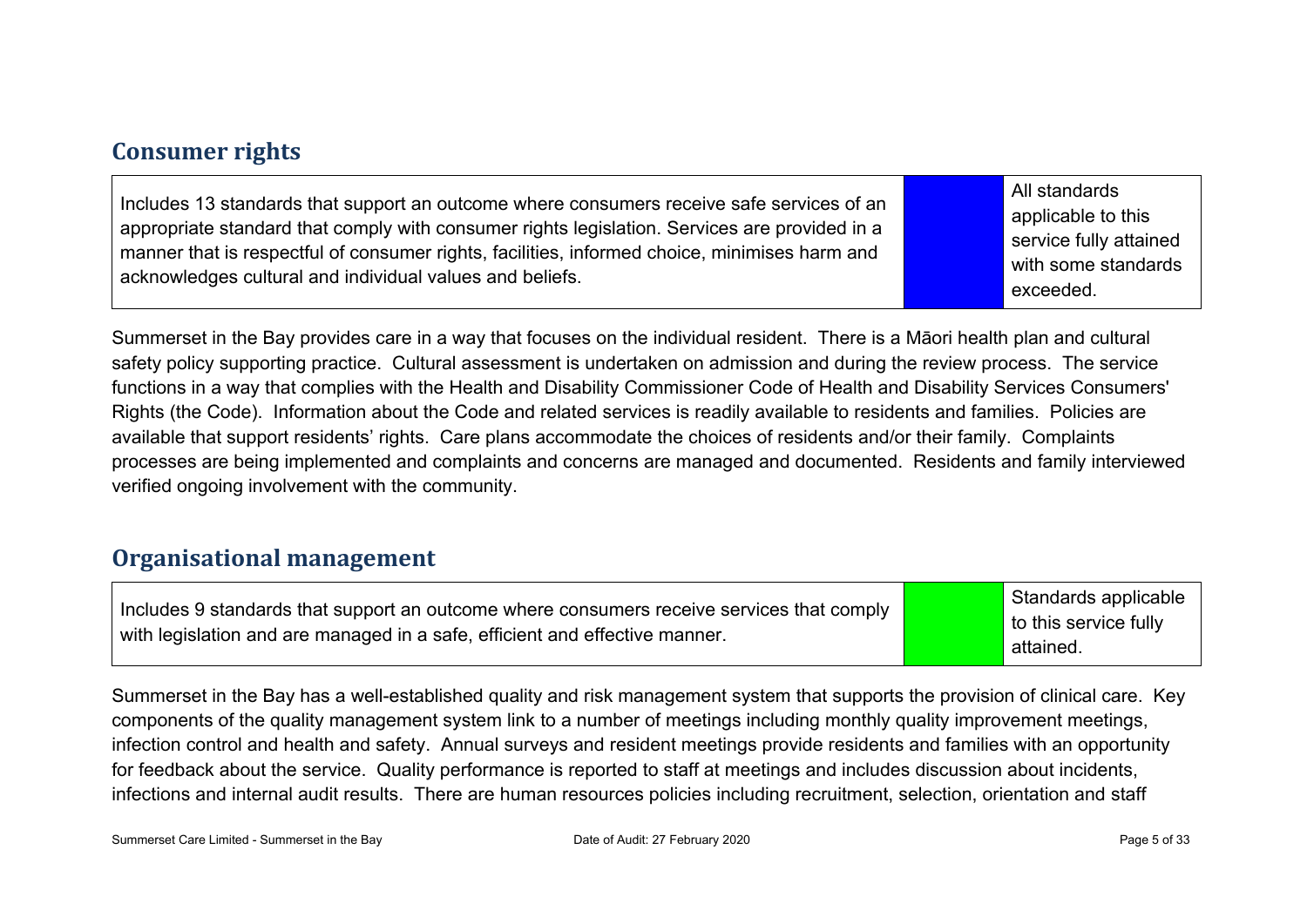training and development. The service has an orientation programme that provides new staff with relevant information for safe work practice. There is an in-service training programme covering relevant aspects of care. There is a staffing policy in place.

#### **Continuum of service delivery**

|                                                                                           | Some standards        |
|-------------------------------------------------------------------------------------------|-----------------------|
|                                                                                           | applicable to this    |
| Includes 13 standards that support an outcome where consumers participate in and receive  | service partially     |
| timely assessment, followed by services that are planned, coordinated, and delivered in a | attained and of       |
| timely and appropriate manner, consistent with current legislation.                       | medium or high risk   |
|                                                                                           | and/or unattained and |
|                                                                                           | of low risk.          |

There is an admission package available prior to or on entry to the service. Registered nurses are responsible for each stage of service provision. A registered nurse assesses and reviews residents' needs, outcomes and goals with the resident and/or family input. Care plans viewed demonstrated service integration and are reviewed at least six monthly. Resident files included medical notes by the contracted general practitioners and visiting allied health professionals.

Medication policies reflect legislative requirements and guidelines. Registered nurses and senior caregivers are responsible for the administration of medicines. Medication charts are reviewed three monthly by the GP.

The diversional therapist implements the activity programme to meet the individual needs, preferences and abilities of the residents. Residents are encouraged to maintain community links. There are regular entertainers, outings, and celebrations.

All meals are cooked on site. Residents' food preferences, dislikes and dietary requirements are identified at admission and accommodated. Residents commented positively on the meals.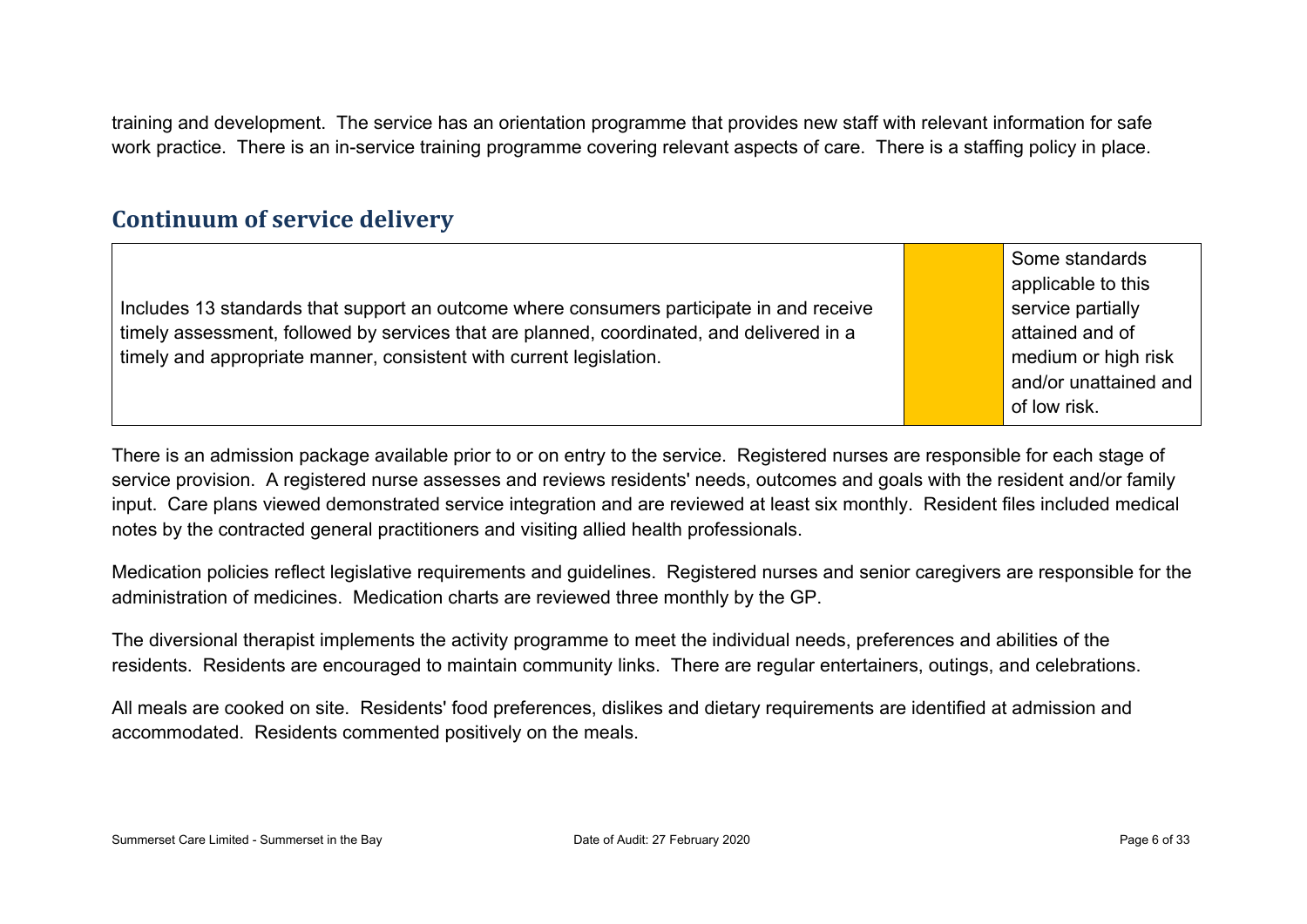## **Safe and appropriate environment**

| Includes 8 standards that support an outcome where services are provided in a clean, safe<br>$\alpha$ environment that is appropriate to the age/needs of the consumer, ensure physical privacy is<br>maintained, has adequate space and amenities to facilitate independence, is in a setting<br>appropriate to the consumer group and meets the needs of people with disabilities. |  | Standards applicable<br>$\vert$ to this service fully<br>attained. |
|--------------------------------------------------------------------------------------------------------------------------------------------------------------------------------------------------------------------------------------------------------------------------------------------------------------------------------------------------------------------------------------|--|--------------------------------------------------------------------|
|--------------------------------------------------------------------------------------------------------------------------------------------------------------------------------------------------------------------------------------------------------------------------------------------------------------------------------------------------------------------------------------|--|--------------------------------------------------------------------|

Chemicals are stored safely throughout the facility. Appropriate policies and product safety charts are available. The building holds a current warrant of fitness. The majority of rooms are single and all have ensuites. External areas are safe and well maintained with shade and seating available. Fixtures, fittings and flooring are appropriate and toilet/shower facilities are constructed for ease of cleaning. Cleaning and laundry services are monitored through the internal auditing system. Systems and supplies are in place for essential, emergency and security services. There is a staff member on duty at all times with a current first aid certificate.

#### **Restraint minimisation and safe practice**

| Includes 3 standards that support outcomes where consumers receive and experience<br>services in the least restrictive and safe manner through restraint minimisation. | Standards applicable<br>$\vert$ to this service fully<br>attained. |
|------------------------------------------------------------------------------------------------------------------------------------------------------------------------|--------------------------------------------------------------------|
|------------------------------------------------------------------------------------------------------------------------------------------------------------------------|--------------------------------------------------------------------|

Restraint minimisation and safe practice policies and procedures are in place to guide staff in the use of an approved enabler and/or restraint. Policy is aimed at using restraint only as a last resort. The service has six restraints and three enablers in use. Staff receive regular education and training on restraint minimisation.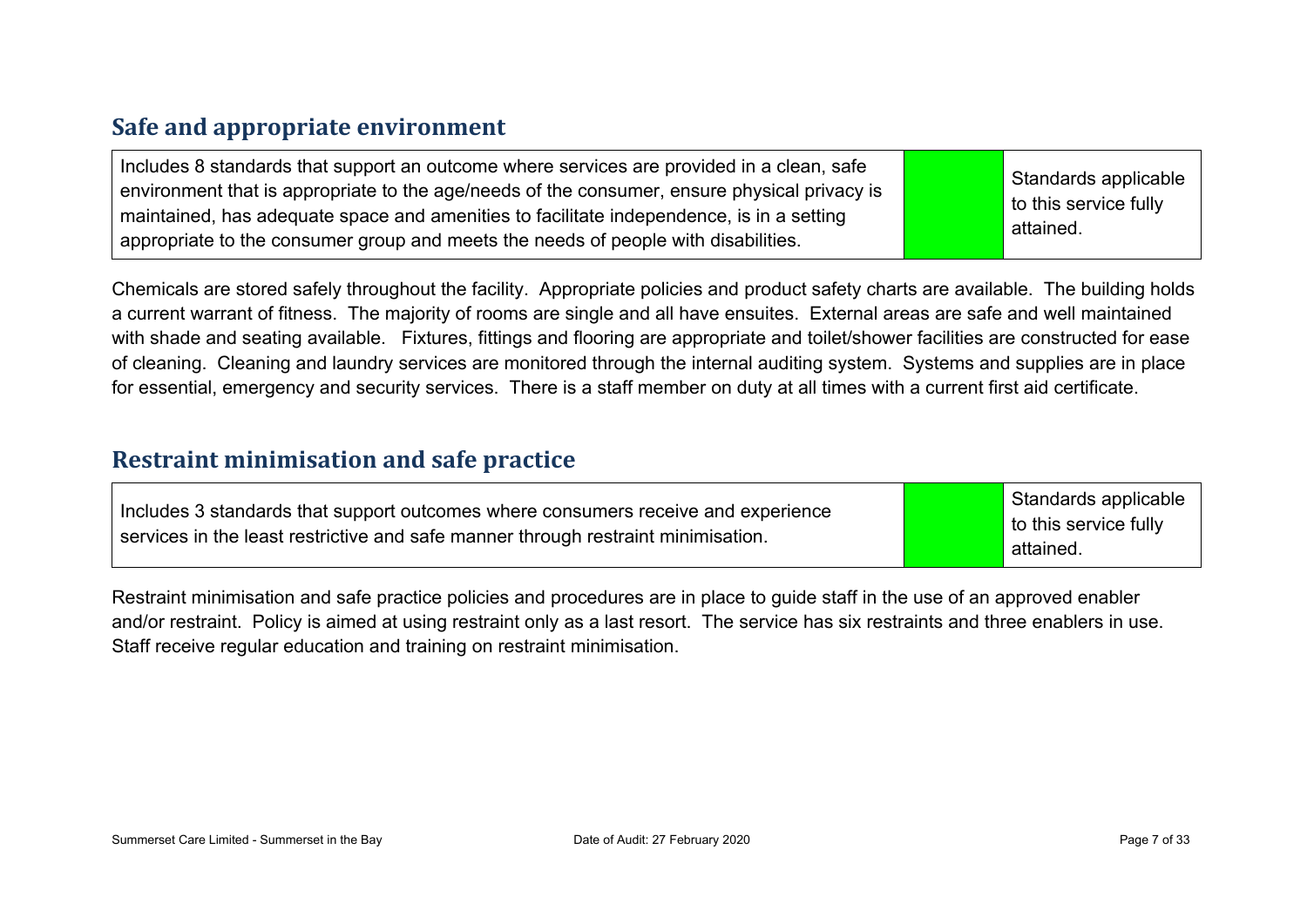#### **Infection prevention and control**

| Includes 6 standards that support an outcome which minimises the risk of infection to<br>consumers, service providers and visitors. Infection control policies and procedures are<br>practical, safe and appropriate for the type of service provided and reflect current accepted<br>good practice and legislative requirements. The organisation provides relevant education on<br>infection control to all service providers and consumers. Surveillance for infection is carried<br>out as specified in the infection control programme. |  | All standards<br>applicable to this<br>service fully attained<br>with some standards<br>exceeded. |
|----------------------------------------------------------------------------------------------------------------------------------------------------------------------------------------------------------------------------------------------------------------------------------------------------------------------------------------------------------------------------------------------------------------------------------------------------------------------------------------------------------------------------------------------|--|---------------------------------------------------------------------------------------------------|
|----------------------------------------------------------------------------------------------------------------------------------------------------------------------------------------------------------------------------------------------------------------------------------------------------------------------------------------------------------------------------------------------------------------------------------------------------------------------------------------------------------------------------------------------|--|---------------------------------------------------------------------------------------------------|

The infection control programme is appropriate for the size and complexity of the service. The infection control coordinator (RN) is responsible for coordinating and providing education and training for staff. The infection control coordinator has attended external training. The infection control manual outlined the scope of the programme and included a comprehensive range of policies and guidelines. The infection control coordinator uses the information obtained through surveillance to determine infection control activities, resources and education needs within the facility. This included audits of the facility, hand hygiene and surveillance of infection control events and infections. The service engages in benchmarking with other Summerset facilities. There have been no outbreaks.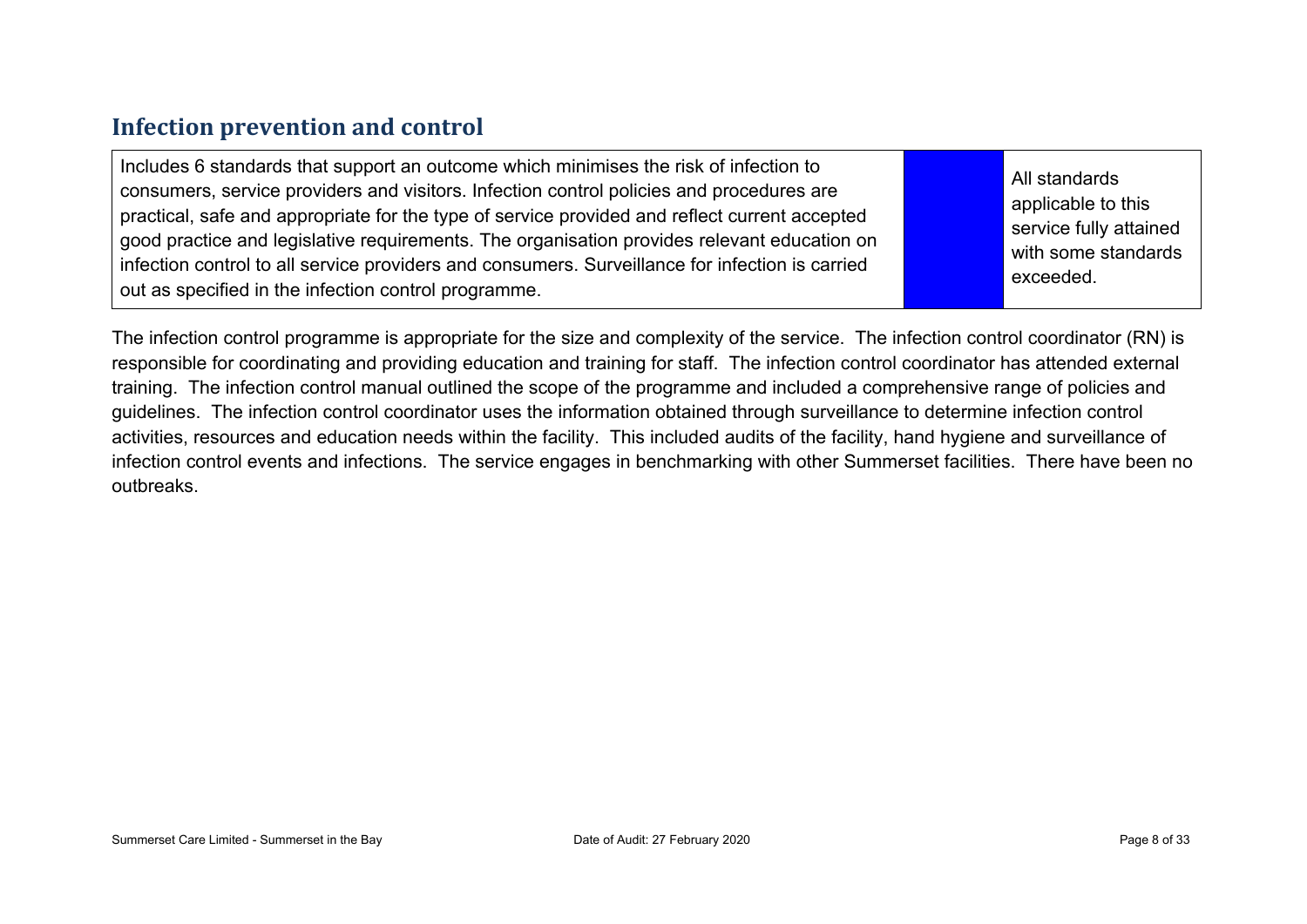## **Summary of attainment**

The following table summarises the number of standards and criteria audited and the ratings they were awarded.

| <b>Attainment</b><br>Rating | Continuous<br>Improvement<br>(Cl) | <b>Fully Attained</b><br>(FA) | <b>Partially</b><br><b>Attained</b><br><b>Negligible Risk</b><br>(PA Negligible) | <b>Partially</b><br><b>Attained Low</b><br><b>Risk</b><br>(PA Low) | <b>Partially</b><br><b>Attained</b><br><b>Moderate Risk</b><br>(PA Moderate) | <b>Partially</b><br><b>Attained High</b><br><b>Risk</b><br>(PA High) | <b>Partially</b><br><b>Attained Critical</b><br><b>Risk</b><br>(PA Critical) |
|-----------------------------|-----------------------------------|-------------------------------|----------------------------------------------------------------------------------|--------------------------------------------------------------------|------------------------------------------------------------------------------|----------------------------------------------------------------------|------------------------------------------------------------------------------|
| <b>Standards</b>            |                                   | 47                            |                                                                                  |                                                                    |                                                                              |                                                                      |                                                                              |
| Criteria                    |                                   | 98                            |                                                                                  |                                                                    |                                                                              |                                                                      |                                                                              |

| <b>Attainment</b><br>Rating | Unattained<br><b>Negligible Risk</b><br>(UA Negligible) | <b>Unattained Low</b><br><b>Risk</b><br>(UA Low) | Unattained<br><b>Moderate Risk</b><br>(UA Moderate) | <b>Unattained High</b><br><b>Risk</b><br>(UA High) | Unattained<br><b>Critical Risk</b><br>(UA Critical) |
|-----------------------------|---------------------------------------------------------|--------------------------------------------------|-----------------------------------------------------|----------------------------------------------------|-----------------------------------------------------|
| <b>Standards</b>            |                                                         |                                                  |                                                     |                                                    |                                                     |
| Criteria                    |                                                         |                                                  |                                                     |                                                    |                                                     |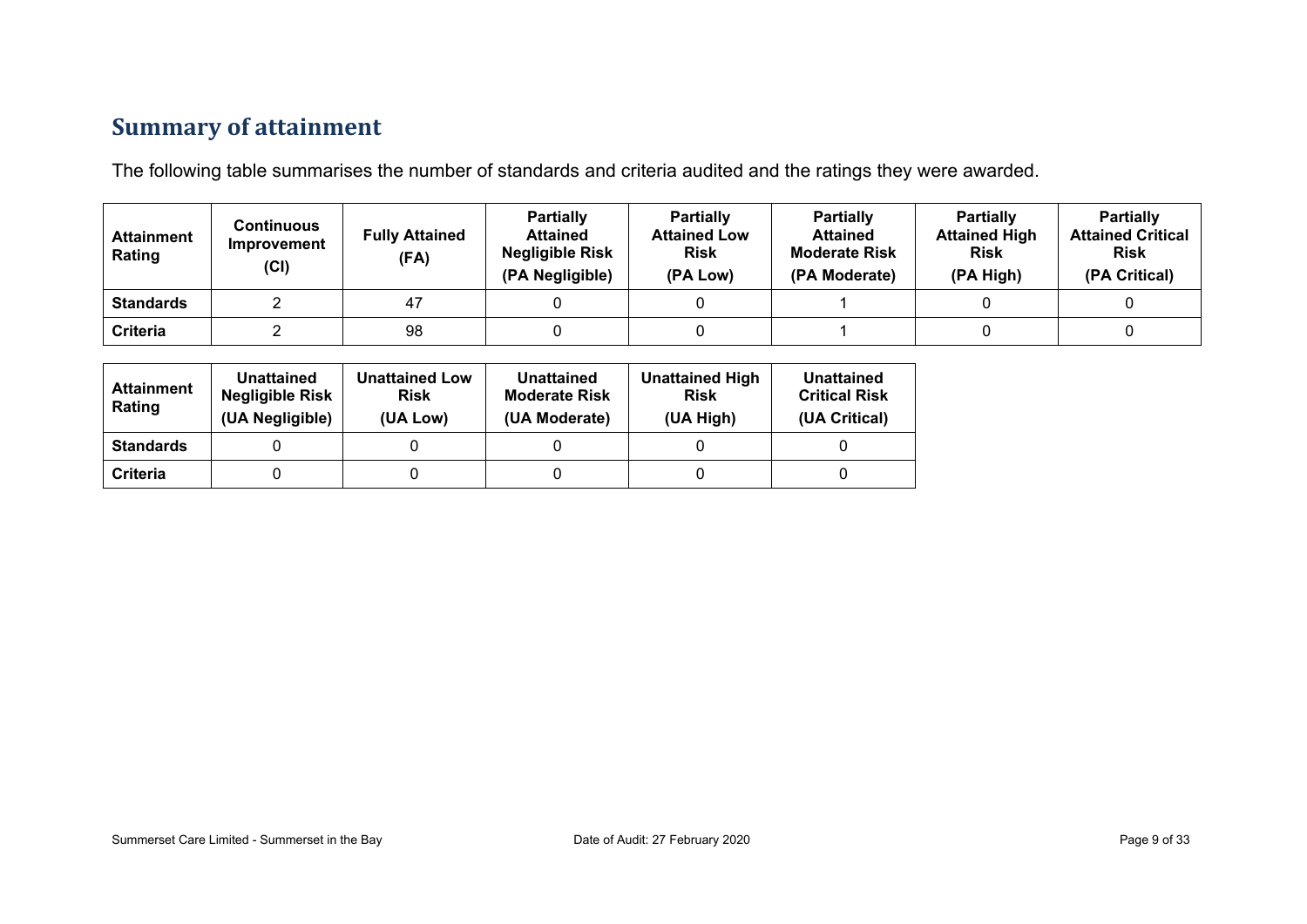# Attainment against the Health and Disability Ser vices Standar ds

The following table contains the results of all the standards assessed by the auditors at this audit. Depending on the services they provide, not all standards are relevant to all providers and not all standards are assessed at every audit.

Please note that Standard 1.3.3: Service Provision Requirements has been removed from this report, as it includes information specific to the healthcare of individual residents. Any corrective actions required relating to this standard, as a result of this audit, are retained and displayed in the next section.

For more information on the standards, please click [here](http://www.health.govt.nz/our-work/regulation-health-and-disability-system/certification-health-care-services/health-and-disability-services-standards).

|  | For more information on the different types of audits and what they cover please click here. |
|--|----------------------------------------------------------------------------------------------|
|  |                                                                                              |

| Standard with desired<br>outcome                                                                                                                                                                                     | Attainment<br>Rating | <b>Audit Evidence</b>                                                                                                                                                                                                                                                                                                                                                                                                                                                                                                                                                                                                                                                            |
|----------------------------------------------------------------------------------------------------------------------------------------------------------------------------------------------------------------------|----------------------|----------------------------------------------------------------------------------------------------------------------------------------------------------------------------------------------------------------------------------------------------------------------------------------------------------------------------------------------------------------------------------------------------------------------------------------------------------------------------------------------------------------------------------------------------------------------------------------------------------------------------------------------------------------------------------|
| Standard 1.1.1:<br><b>Consumer Rights During</b><br>Service Delivery<br>Consumers receive<br>services in accordance<br>with consumer rights<br>legislation.                                                          | FA                   | Discussions with 14 care staff (six registered nurses (RN), seven caregivers including two from the serviced<br>apartments and one diversional therapist (DT) confirmed their familiarity with the Health and Disability<br>Commissioner (HDC) Code of Health and Disability Services Consumers' Rights (the Code). Five residents (two<br>hospital, three rest home including one resident in the serviced apartments) and three hospital relatives were<br>interviewed and confirmed the services being provided are in line with the Code. Observation during the audit<br>confirmed this in practice. All staff complete education around consumer rights, last in May 2019. |
| Standard 1.1.10:<br>Informed Consent<br>Consumers and where<br>appropriate their<br>$\frac{1}{2}$ = / @ of choice<br>are provided with the<br>information they need to<br>make informed choices<br>and give informed | FA                   | The service has in place a policy for informed consent. Completed general and resuscitation consent forms<br>were evident on all resident files reviewed (three rest home including one in serviced apartments and one short-<br>term respite and five hospital including one ACC and one long-term chronic health care [LTS-CHC]).<br>Discussions with staff confirmed that they are familiar with the requirements to obtain informed consent for<br>entering rooms and personal care. Enduring power of attorney (EPOA) evidence is filed in the residents' charts.                                                                                                           |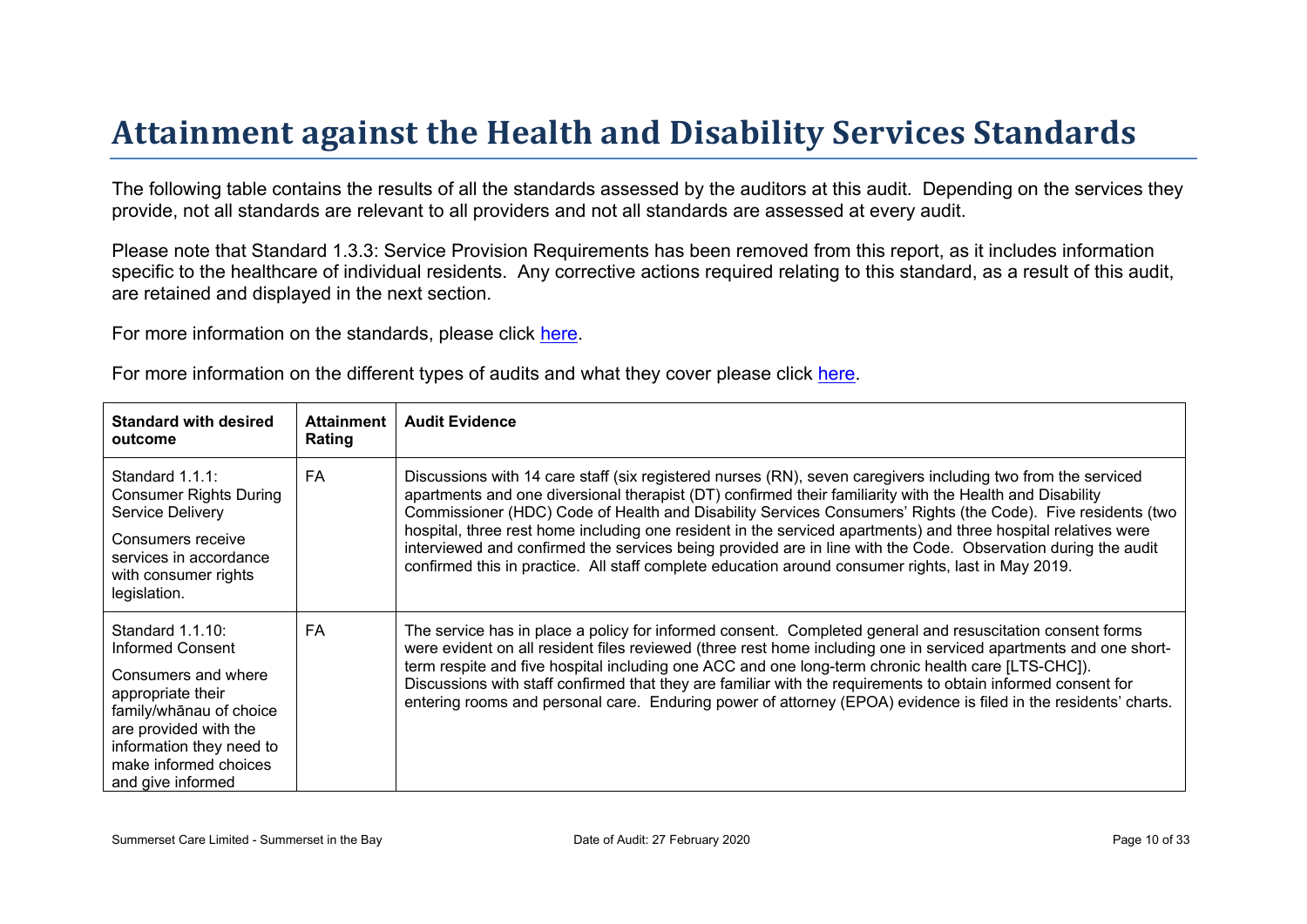| consent.                                                                                                                                                                                      |           |                                                                                                                                                                                                                                                                                                                                                                                                                                                                                                                                                                                                                                                                                                                                                                                                                                                                                                                                                                                                          |
|-----------------------------------------------------------------------------------------------------------------------------------------------------------------------------------------------|-----------|----------------------------------------------------------------------------------------------------------------------------------------------------------------------------------------------------------------------------------------------------------------------------------------------------------------------------------------------------------------------------------------------------------------------------------------------------------------------------------------------------------------------------------------------------------------------------------------------------------------------------------------------------------------------------------------------------------------------------------------------------------------------------------------------------------------------------------------------------------------------------------------------------------------------------------------------------------------------------------------------------------|
| Standard 1.1.11:<br><b>Advocacy And Support</b><br>Service providers<br>recognise and facilitate<br>the right of consumers to<br>advocacy/support<br>persons of their choice.                 | <b>FA</b> | Residents are provided with a copy of the Code of Right and access to advocacy services on entry to the<br>service. Residents interviewed confirmed they are aware of their right to access independent advocacy services<br>and advocacy pamphlets are available at reception. A health and disability advocate visits residents quarterly<br>and a member of Age Concern also visits and is available for discussions with residents as desired. Advocacy<br>contact details are displayed at the care centre resident noticeboard. Meeting minutes and the newsletter are<br>displayed on the resident noticeboard.                                                                                                                                                                                                                                                                                                                                                                                   |
| Standard 1.1.12: Links<br>With Family/Whanau And<br><b>Other Community</b><br><b>Resources</b><br>Consumers are able to<br>maintain links with their<br>family/whanau and their<br>community. | <b>FA</b> | Residents and relatives interviewed confirmed open visiting. Visitors were observed coming and going during<br>the audit. Activities programmes included opportunities to attend events outside of the facility including activities<br>of daily living, for example, shopping and attending cafes. Interview with staff, residents and relatives informed<br>residents are supported and encouraged to remain involved in the community and external groups. There are<br>links with RSA, Age Concern and Dementia Hawkes Bay day care programme. Relative and friends are<br>encouraged to be involved with the service and care.                                                                                                                                                                                                                                                                                                                                                                      |
| Standard 1.1.13:<br><b>Complaints Management</b><br>The right of the<br>consumer to make a<br>complaint is understood,<br>respected, and upheld.                                              | <b>FA</b> | The organisational complaints policy states that the village manager has overall responsibility for ensuring all<br>complaints (verbal or written) are fully documented and investigated. There is an on-line (and hard copy)<br>complaint register that includes relevant information regarding each complaint. There have been two written<br>complaints in 2018 (since the last audit), two complaints (one written and one verbal) for 2019 and one for 2020<br>to date. The 2020 complaint was received (February 2020) from an Age Concern advocate and is currently<br>being investigated. Documentation for complaints includes acknowledgement, investigation, follow-up letters<br>(offering advocacy) and resolution. Complaints and concerns are discussed at the relevant facility meeting. A<br>complaints procedure is provided to residents within the information pack at entry. Complaint and compliments<br>forms are available for residents/relatives at the care centre reception. |
| Standard 1.1.2:<br><b>Consumer Rights During</b><br>Service Delivery<br>Consumers are informed<br>of their rights.                                                                            | <b>FA</b> | The service provides information in the welcome pack to residents that include the Code, complaints and<br>advocacy. Information is given to the family or the enduring power of attorney (EPOA) to read to and/or discuss<br>with the resident. Residents and relatives interviewed identified they are well informed about the Code of<br>Rights. The Code of Rights are displayed at the main reception to the care centre. Monthly resident meetings<br>and the annual residents/relatives survey is completed and provides an opportunity to raise concerns.                                                                                                                                                                                                                                                                                                                                                                                                                                        |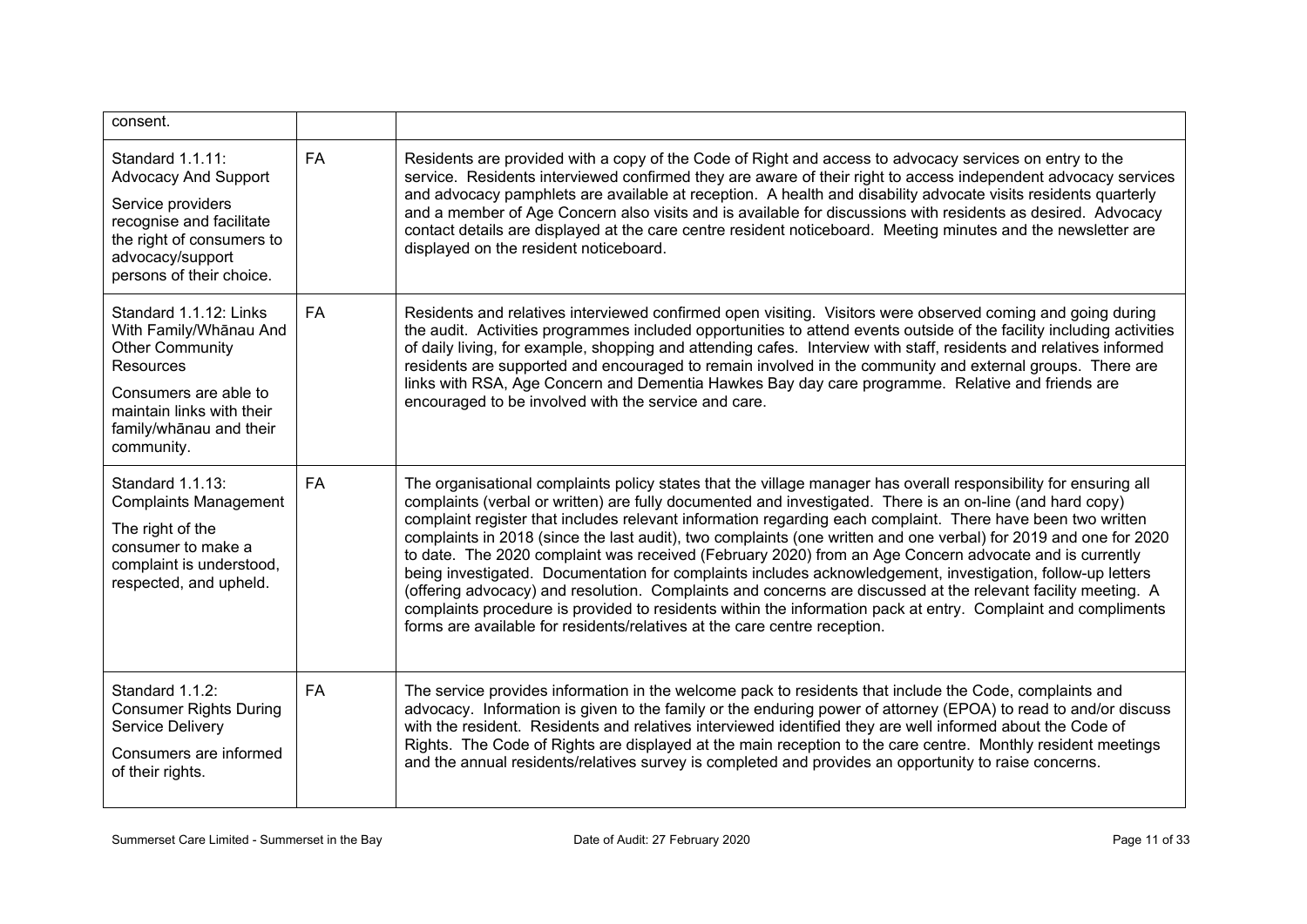| Standard 1.1.3:<br>Independence, Personal<br>Privacy, Dignity, And<br>Respect<br>Consumers are treated<br>with respect and receive<br>services in a manner that<br>has regard for their<br>dignity, privacy, and<br>independence.                                     | <b>FA</b> | Staff interviewed were able to describe the procedures for maintaining confidentiality of resident records,<br>resident's privacy and dignity. House rules and a code of conduct are signed by staff at commencement of<br>employment. Contact details of spiritual/religious advisors are available. Resident files include cultural and<br>spiritual values and chosen networks and contacts. Residents and relatives interviewed reported that residents<br>are able to choose to engage in activities, access community resources and are supported to attend church<br>services. Staff were observed knocking on resident doors before entering the room.<br>There is an elder abuse and neglect policy. Staff receive education and training on abuse and neglect, last in<br>May 2019.                                                                                                                                                                                                                                                                                                                                                                                                                                                                                                                                                                                                                                                                                                                                                                                                                                                                                                                                                                                                                                                                                                   |
|-----------------------------------------------------------------------------------------------------------------------------------------------------------------------------------------------------------------------------------------------------------------------|-----------|-------------------------------------------------------------------------------------------------------------------------------------------------------------------------------------------------------------------------------------------------------------------------------------------------------------------------------------------------------------------------------------------------------------------------------------------------------------------------------------------------------------------------------------------------------------------------------------------------------------------------------------------------------------------------------------------------------------------------------------------------------------------------------------------------------------------------------------------------------------------------------------------------------------------------------------------------------------------------------------------------------------------------------------------------------------------------------------------------------------------------------------------------------------------------------------------------------------------------------------------------------------------------------------------------------------------------------------------------------------------------------------------------------------------------------------------------------------------------------------------------------------------------------------------------------------------------------------------------------------------------------------------------------------------------------------------------------------------------------------------------------------------------------------------------------------------------------------------------------------------------------------------------|
| Standard 1.1.4:<br>Recognition Of Māori<br><b>Values And Beliefs</b><br>Consumers who identify<br>as Māori have their<br>health and disability<br>needs met in a manner<br>that respects and<br>acknowledges their<br>individual and cultural,<br>values and beliefs. | <b>FA</b> | Summerset has a Māori health plan that includes a description of how they achieve the requirements set out in<br>the contract. There are supporting policies that provide recognition of Māori values and beliefs and identify<br>culturally safe practices for Māori. Family/whānau involvement is encouraged in assessment and care planning<br>and visiting is encouraged. There were no Māori residents on the day of audit. Links are established with a<br>local kaumātua and the DHB Māori Health Unit.<br>Staff interviewed were able to describe how they can ensure they meet the cultural needs of residents<br>identifying as Māori. Treaty of Waitangi and cultural safety education is provided.<br>Māori staff representative of several iwi in the region reviewed the Summerset Māori Health plan and identified<br>the wording did not accurately reflect the Māori culture of the region. The Māori staff representative of the<br>service included the office manager, three caregivers, one RN and a housekeeper. They consulted with local<br>kaumātua, Māori Health unit at the DHB and ministry of Māori development to develop the draft plan. The RN<br>attended a study day on Māori end of life customs. The final Māori Health Plan for Summerset in the Bay has<br>been accepted by local kaumātua and iwi within the Hawkes Bay. The template has been rolled out in other<br>Summerset sites that enables regions to develop their site-specific plan. The Māori staff developed a Tikanga<br>flip chart as a guide for staff around Māori cultural awareness. The Tikanga flip chart includes an introduction,<br>karakia, whānau support, food, linen and bedpans, taonga valuables, whānau rooms and designated areas,<br>body parts and tissues, pending death and protocols following death. The Tikanga flip chart has been rolled out<br>at other sites. |
| Standard 1.1.6:<br><b>Recognition And Respect</b><br>Of The Individual's<br>Culture, Values, And                                                                                                                                                                      | FA        | An initial care planning meeting is carried out where the resident and/or family/whanau as appropriate/able are<br>invited to be involved. Individual beliefs or values are further discussed and incorporated into the electronic care<br>plan. Six monthly multi-disciplinary team meetings occur to assess if needs are being met. Family are invited to<br>attend. Discussion with relatives confirmed values and beliefs are considered. Residents interviewed confirmed                                                                                                                                                                                                                                                                                                                                                                                                                                                                                                                                                                                                                                                                                                                                                                                                                                                                                                                                                                                                                                                                                                                                                                                                                                                                                                                                                                                                                   |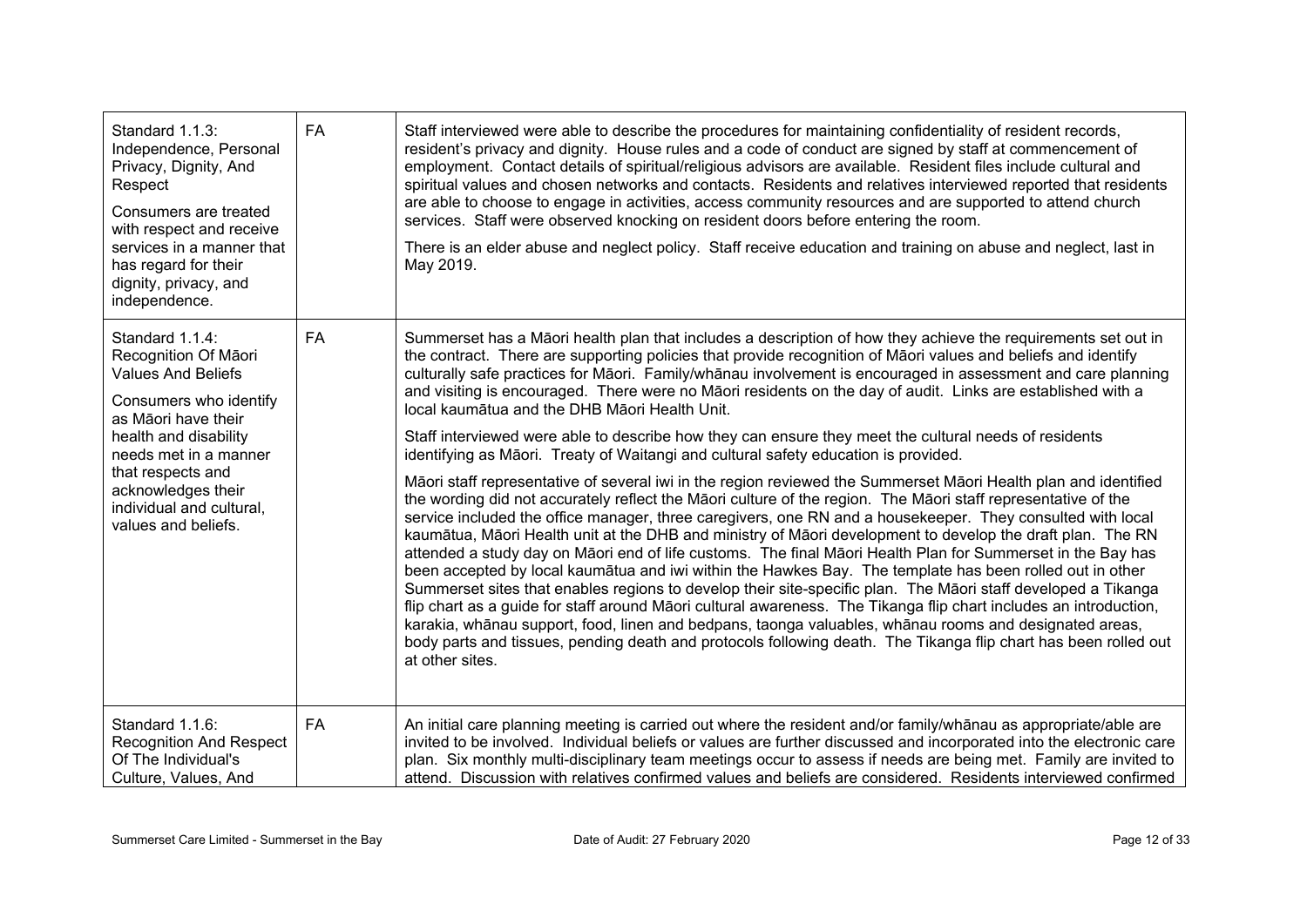| <b>Beliefs</b><br>Consumers receive<br>culturally safe services<br>which recognise and<br>respect their ethnic,<br>cultural, spiritual values,<br>and beliefs. |           | that staff take into account their culture and values.                                                                                                                                                                                                                                                                                                                                                                                                                                                                                                                                                                                                                                                                                                                                                                                                                                                                                                                                                                                                                                                                                                                                                                                                                                                                                                                                                                                                                                                                                                                                                                                                                                                                                                                                                                                                                                                                                                                                                                                                                                                                                                |
|----------------------------------------------------------------------------------------------------------------------------------------------------------------|-----------|-------------------------------------------------------------------------------------------------------------------------------------------------------------------------------------------------------------------------------------------------------------------------------------------------------------------------------------------------------------------------------------------------------------------------------------------------------------------------------------------------------------------------------------------------------------------------------------------------------------------------------------------------------------------------------------------------------------------------------------------------------------------------------------------------------------------------------------------------------------------------------------------------------------------------------------------------------------------------------------------------------------------------------------------------------------------------------------------------------------------------------------------------------------------------------------------------------------------------------------------------------------------------------------------------------------------------------------------------------------------------------------------------------------------------------------------------------------------------------------------------------------------------------------------------------------------------------------------------------------------------------------------------------------------------------------------------------------------------------------------------------------------------------------------------------------------------------------------------------------------------------------------------------------------------------------------------------------------------------------------------------------------------------------------------------------------------------------------------------------------------------------------------------|
| Standard 1.1.7:<br>Discrimination<br>Consumers are free from<br>any discrimination,<br>coercion, harassment,<br>sexual, financial, or other<br>exploitation.   | <b>FA</b> | Staff job descriptions include responsibilities and scope of practice. Staff sign a copy on employment. Staff<br>meetings occur monthly and include discussions on professional boundaries and concerns as they arise.<br>Management provide guidelines and mentoring for specific situations. Interviews with the care centre manager,<br>clinical nurse leader and registered nurses confirmed an awareness of professional boundaries. Caregivers<br>interviewed were knowledgeable around the scope of their role and responsibilities.                                                                                                                                                                                                                                                                                                                                                                                                                                                                                                                                                                                                                                                                                                                                                                                                                                                                                                                                                                                                                                                                                                                                                                                                                                                                                                                                                                                                                                                                                                                                                                                                           |
| Standard 1.1.8: Good<br>Practice<br>Consumers receive<br>services of an<br>appropriate standard.                                                               | CI        | All Summerset facilities have a master copy of policies which have been developed in line with current accepted<br>best practice and are reviewed regularly. The content of policy and procedures are sufficiently detailed to allow<br>effective implementation by staff. The service has been actively involved in implementing Te Ara Whakapiri -<br>end of life care plans in consultation with the hospice and ARC nurse specialist for palliative care. The service<br>has evidenced good practice around end of life care.<br>There is a culture of ongoing staff development with an in-service programme being implemented. Two senior<br>caregivers have been selected as caregiver coaches who support newly appointed caregivers during the initial<br>orientation and continue to provide ongoing support. Caregivers, once orientation has been completed hold<br>level two Careerforce unit standards. The RNs have the opportunity to attend external education at the DHB.<br>The CNL has attended male catherisation training at the DHB and has trained and assessed four other RNs to<br>be able to identify any concerns/problems and change/re-catheterise residents as required. The service has<br>eight residents' in-dwelling catheters (link CI 3.5.7). Registered nurses are linked to the DHB professional<br>development recognition programme (PDRP). The service has clinical support and training provided by DHB<br>clinical nurse specialists including wound nurse, ARC palliative care liaison nurse and gerontology nurse<br>specialist. An RN at the facility is the pressure injury prevention champion who has attended training and<br>education to guide and educate staff in pressure injury prevention. The facility aim to reduce pressure injuries<br>by 20% in 2020. The Summerset learning and development team are actively involved in the recruitment and<br>retention of RNs through ongoing support. A quality goal for Summerset in the Bay is to reduce RN turnover by<br>20%.<br>Residents and relatives interviewed spoke very positively about the care and support provided. Staff have a |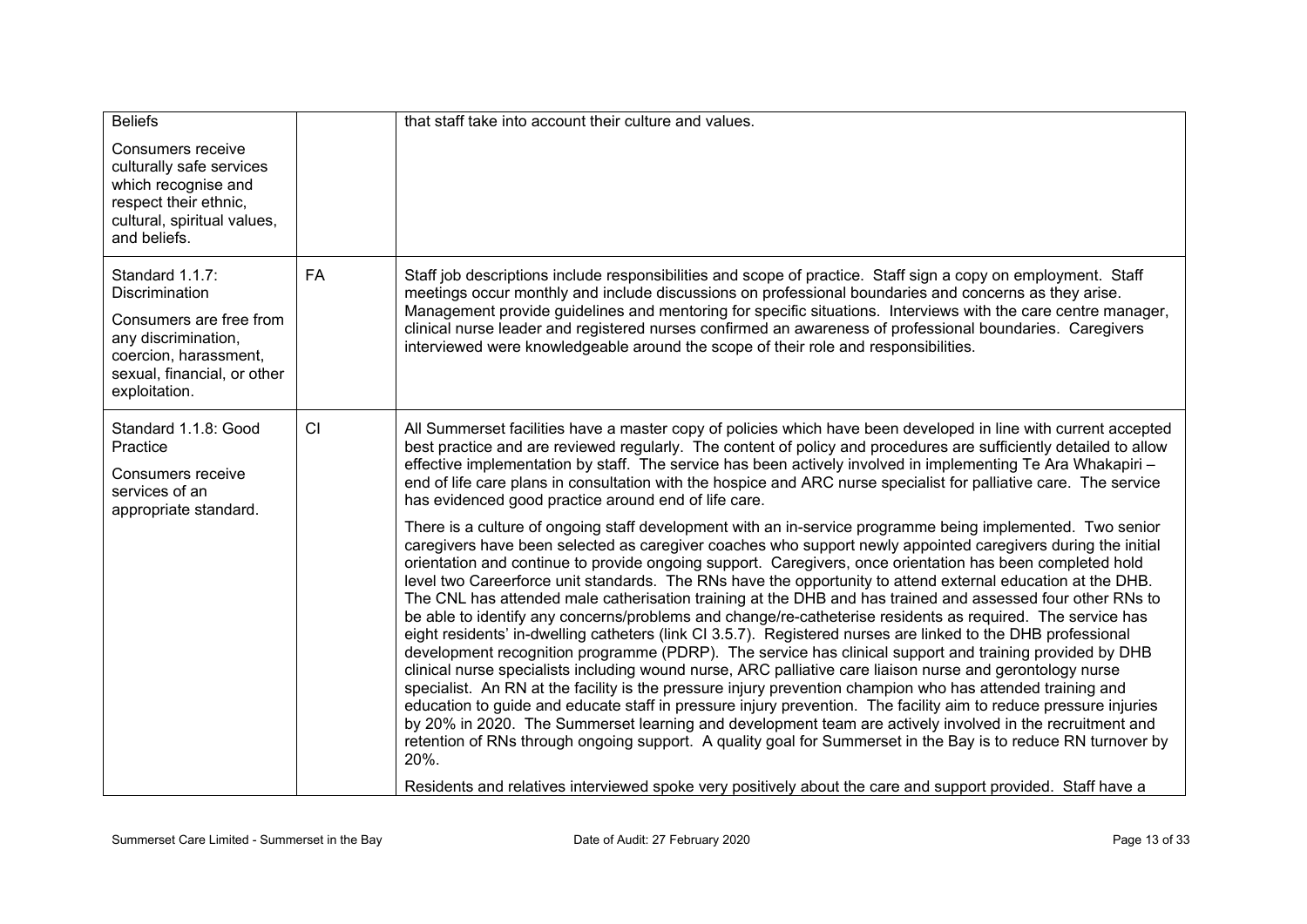|                                                                                                                                                                              |           | sound understanding of principles of aged care and stated that they feel supported by the village manager, care<br>centre manager and clinical nurse leader.                                                                                                                                                                                                                                                                                                                                                                                                                                                                                                                                                                                                 |
|------------------------------------------------------------------------------------------------------------------------------------------------------------------------------|-----------|--------------------------------------------------------------------------------------------------------------------------------------------------------------------------------------------------------------------------------------------------------------------------------------------------------------------------------------------------------------------------------------------------------------------------------------------------------------------------------------------------------------------------------------------------------------------------------------------------------------------------------------------------------------------------------------------------------------------------------------------------------------|
| Standard 1.1.9:<br>Communication<br>Service providers<br>communicate effectively<br>with consumers and<br>provide an environment<br>conducive to effective                   | <b>FA</b> | Residents and family members stated they were welcomed on entry and were given time and explanation about<br>services and procedures. Family members interviewed also stated they are informed of changes in the<br>resident's health status and incidents/accidents as evidenced in 12 accident/incidents reviewed on the electronic<br>register. Resident/relative meetings are held bi-monthly. Meeting minutes evidenced discussion around all<br>areas of services provided. The results of resident/relative surveys have been communicated to<br>residents/relatives. The village manager and the care centre manager have an open-door policy. The service<br>produces a newsletter for residents and relatives.                                     |
| communication.                                                                                                                                                               |           | Residents and family are advised in writing of their eligibility and the process to become a subsidised resident<br>should they wish to do so.                                                                                                                                                                                                                                                                                                                                                                                                                                                                                                                                                                                                               |
|                                                                                                                                                                              |           | The service has policies and procedures available for access to interpreter services for residents (and their<br>family/whānau).                                                                                                                                                                                                                                                                                                                                                                                                                                                                                                                                                                                                                             |
| Standard 1.2.1:<br>Governance<br>The governing body of<br>the organisation ensures<br>services are planned,<br>coordinated, and<br>appropriate to the needs<br>of consumers. | FA        | The service provides care for up to 49 residents at hospital (geriatric and medical) and rest home level care in<br>the care centre. One resident room is designated as a day stay room and one for village residents requiring<br>respite care. There are currently 10 serviced apartments certified for rest home level of care. This audit also<br>included verifying a further 10 serviced apartments suitable for rest home level of care. This would bring the<br>total number of certified serviced apartments to 20.                                                                                                                                                                                                                                 |
|                                                                                                                                                                              |           | On the day of the audit, there were 46 residents in the care centre with 14 at rest home level (including one<br>respite care) and 32 hospital level (including one resident under long-term chronic health condition and one<br>resident funded by ACC). There were no residents under the Engage contract (Intermediate short-term care<br>with DHB team support engaged in supporting residents to return home). There were 11 rest home residents in<br>the 10 certified serviced apartments including one couple. The DHB have given approval for an additional rest<br>home resident (couple) in the serviced apartments.                                                                                                                              |
|                                                                                                                                                                              |           | The Summerset Group Limited Board of Directors have overall financial and governance responsibility and there<br>is a company strategic business plan in place. Summerset in the Bay has a site-specific business plan and<br>quality goals which is linked to the business plan. The 2019 goals have been reviewed and the 2020 goals<br>developed in consultation with the regional operations manager, regional quality manager, village manager and<br>care centre manager. The management team are supported by a regional operations manager and a regional<br>quality manager (present on the days of audit) who visit the facility monthly. There are also regular "zoom"<br>meetings. Summerset in the Bay was awarded village of the Year in 2019. |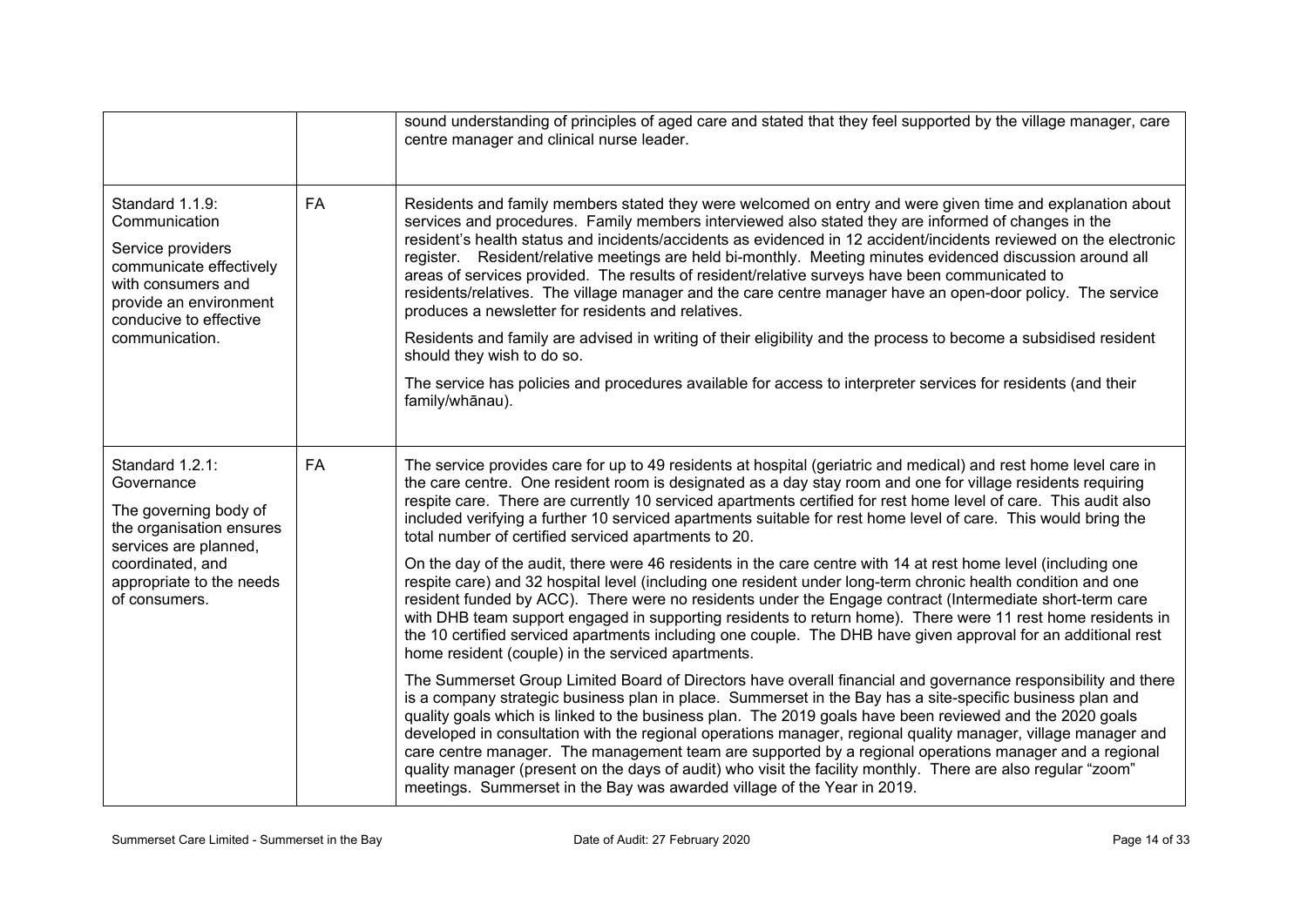|                                                                                                                                                                                                                                                                       |           | The village manager has been in the current role at Summerset in the Bay for five years. The village manager<br>has attended a two-day Summerset Leadership conference and has completed an on-line (21 hours) course<br>"Understanding Dementia" in 2019.<br>The village manager is supported by an experienced care centre manager/RN who has been in the role three<br>years. The care centre manager also attended the Summerset Leadership conference and has attended<br>external education including advance care planning. The care centre manager is supported by a clinical nurse<br>leader (CNL) who has recently attended an aged care conference.                                                                                                                                                                                                                                                                                                                                                                                                                                                                                                                                                                                                                                                                                                                                                                                                                                                                                                                 |
|-----------------------------------------------------------------------------------------------------------------------------------------------------------------------------------------------------------------------------------------------------------------------|-----------|--------------------------------------------------------------------------------------------------------------------------------------------------------------------------------------------------------------------------------------------------------------------------------------------------------------------------------------------------------------------------------------------------------------------------------------------------------------------------------------------------------------------------------------------------------------------------------------------------------------------------------------------------------------------------------------------------------------------------------------------------------------------------------------------------------------------------------------------------------------------------------------------------------------------------------------------------------------------------------------------------------------------------------------------------------------------------------------------------------------------------------------------------------------------------------------------------------------------------------------------------------------------------------------------------------------------------------------------------------------------------------------------------------------------------------------------------------------------------------------------------------------------------------------------------------------------------------|
| Standard 1.2.2: Service<br>Management<br>The organisation ensures<br>the day-to-day operation<br>of the service is<br>managed in an efficient<br>and effective manner<br>which ensures the<br>provision of timely,<br>appropriate, and safe<br>services to consumers. | <b>FA</b> | During a temporary absence, the care centre manager will cover the village manager's role. The regional quality<br>manager provides oversight and support. The CNL provides cover for the care centre manager. The audit<br>confirmed the service has operational management strategies and a quality improvement programme to<br>minimise risk of unwanted events.                                                                                                                                                                                                                                                                                                                                                                                                                                                                                                                                                                                                                                                                                                                                                                                                                                                                                                                                                                                                                                                                                                                                                                                                            |
| Standard 1.2.3: Quality<br>And Risk Management<br>Systems<br>The organisation has an<br>established,<br>documented, and<br>maintained quality and<br>risk management system<br>that reflects continuous<br>quality improvement<br>principles.                         | <b>FA</b> | Summerset in the Bay is implementing the organisation's quality and risk management system. There are<br>policies and procedures being implemented to provide assurance that the service is meeting accepted good<br>practice and adhering to relevant standards, including those standards relating to the Health and Disability<br>Services (Safety) Act 2001. Policies are reviewed on a regular basis from head office. The content of policy<br>and procedures are detailed to allow effective implementation by staff. Staff are required to read and sign for<br>new/reviewed policies.<br>The Summerset group has a 'clinical audit, training and compliance' calendar. The calendar schedules the<br>training and audit requirements for the month. The village manager and care centre manager complete monthly<br>reports confirming completion of requirements. There is a meeting schedule including weekly head of<br>department meetings, monthly quality improvement (all staff) meetings, caregiver meetings and registered nurse<br>meetings. The infection control committee and health and safety committee meet monthly. Quality<br>improvement, health and safety and infection control meeting minutes are available to all staff. Minutes<br>evidence discussion around quality data including infections, accidents/incidents, hazards, audit outcomes,<br>concerns/complaints, medications, wounds and restraint as relevant for the staff group. Trends and analysis for<br>infections and accidents/incidents are displayed on staff noticeboards. |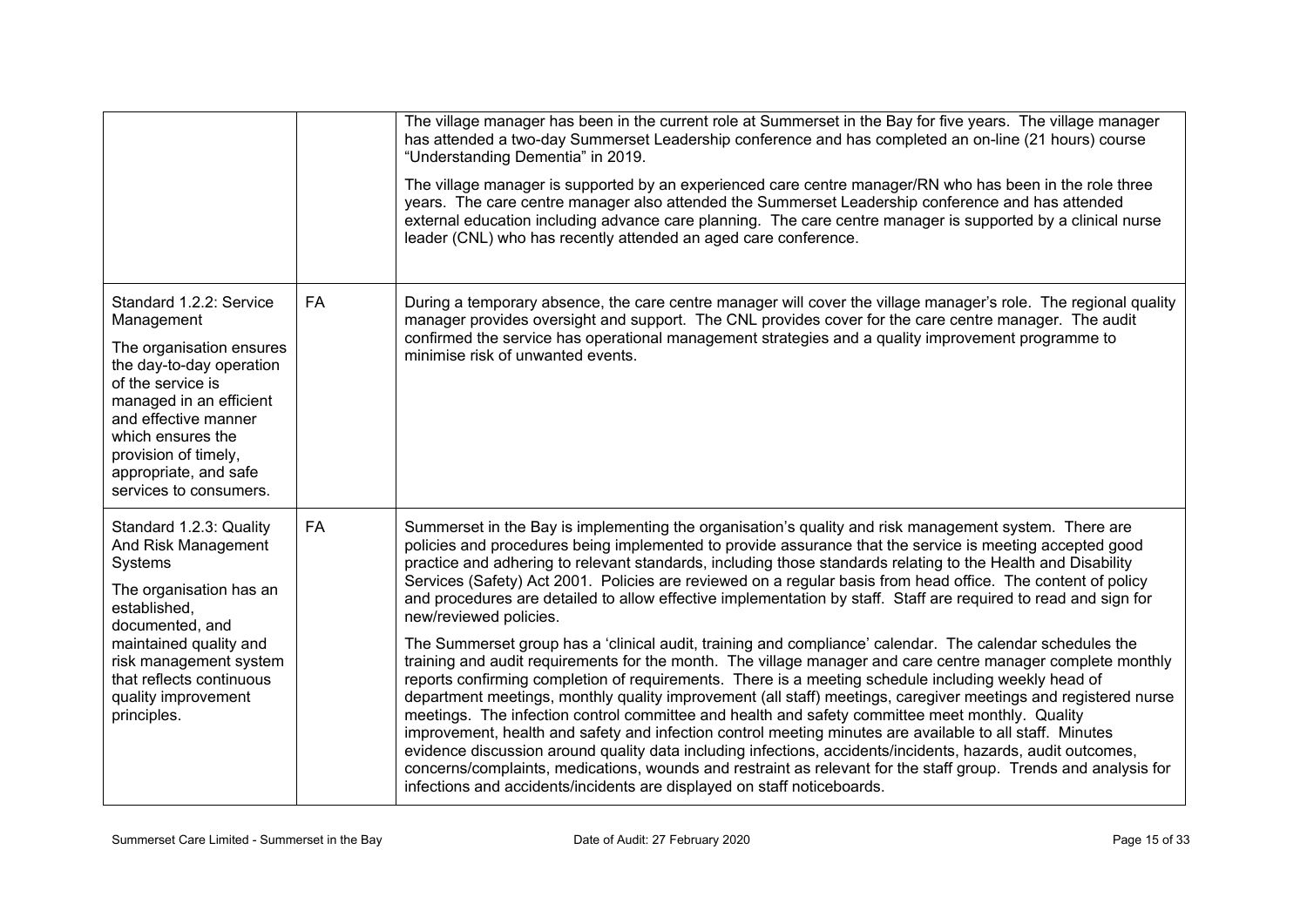|                                                                                                                                                                                                                                                                              |    | There are monthly accident/incident benchmarking reports completed by the care centre manager that break<br>down the data collected across the rest home and hospital and staff incidents/accidents. Infection control is also<br>included as part of benchmarking across the organisation. Summerset's clinical and quality manager analyses<br>data collected via the monthly reports and corrective actions are required based on benchmarking outcomes.                                                                                                                                                                                                                                                                                                                      |
|------------------------------------------------------------------------------------------------------------------------------------------------------------------------------------------------------------------------------------------------------------------------------|----|----------------------------------------------------------------------------------------------------------------------------------------------------------------------------------------------------------------------------------------------------------------------------------------------------------------------------------------------------------------------------------------------------------------------------------------------------------------------------------------------------------------------------------------------------------------------------------------------------------------------------------------------------------------------------------------------------------------------------------------------------------------------------------|
|                                                                                                                                                                                                                                                                              |    | The service is implementing an internal audit programme that includes environmental, infection control, health<br>and safety, consumer rights and aspects of clinical care. Issues arising from internal audits are developed into<br>corrective action plans and re-audits as required.                                                                                                                                                                                                                                                                                                                                                                                                                                                                                         |
|                                                                                                                                                                                                                                                                              |    | There is a health and safety and risk management programme in place including policies to guide practice that<br>is generated from the national health and safety manager. The village manager is the health and safety officer<br>and has completed a level 3 health and safety course. The health and safety committee comprise of<br>representatives across the services. Three health and safety representatives (interviewed) have completed a<br>level 2 health and safety course and complete health and safety orientation for new employees. The health and<br>safety noticeboard displays the Golden Rule for the month, meeting minutes, risk register and other health and<br>safety information. The service has a return to work programme following staff injury. |
|                                                                                                                                                                                                                                                                              |    | Falls prevention strategies are in place that includes the analysis of falls incidents and the identification of<br>interventions on a case by case basis to minimise future falls. Fall prevention strategies are documented in<br>individual care plans and include the use of sensor mats, hip protectors and physiotherapist input.                                                                                                                                                                                                                                                                                                                                                                                                                                          |
| Standard 1.2.4: Adverse<br><b>Event Reporting</b><br>All adverse, unplanned,<br>or untoward events are<br>systematically recorded<br>by the service and<br>reported to affected<br>consumers and where<br>appropriate their<br>family/whānau of choice<br>in an open manner. | FA | Incident and accident data have been collected and analysed. Twelve resident related incident reports for<br>January 2020 were reviewed including skin tears, pressure injury, challenging behaviour, witnessed and<br>unwitnessed falls. All reports and resident files reviewed evidenced that appropriate clinical care has been<br>provided following an incident, however neurological observations had not been completed following<br>unwitnessed falls (link 1.3.6.1). All incidents/accidents evidenced the relative had been notified. The regional<br>quality manager is alerted automatically through the RMSS system of any high-level accident/incidents<br>(resident, staff and environmental).                                                                   |
|                                                                                                                                                                                                                                                                              |    | The incident reporting policy includes definitions and outlines responsibilities including immediate action,<br>reporting, monitoring and corrective action to minimise and debriefing. Data is linked to the organisation's<br>benchmarking programme and used for comparative purposes.                                                                                                                                                                                                                                                                                                                                                                                                                                                                                        |
|                                                                                                                                                                                                                                                                              |    | Discussions with the village manager and care centre manager confirmed that there is an awareness of the<br>requirement to notify relevant authorities in relation to essential notifications. There have been four Section 31<br>notifications; one stage three pressure injury (October 2019), two stage four pressure injuries (February 2019<br>and September 2019) and one deep suspected tissue (December 2019). There have been no outbreaks.                                                                                                                                                                                                                                                                                                                             |
|                                                                                                                                                                                                                                                                              |    |                                                                                                                                                                                                                                                                                                                                                                                                                                                                                                                                                                                                                                                                                                                                                                                  |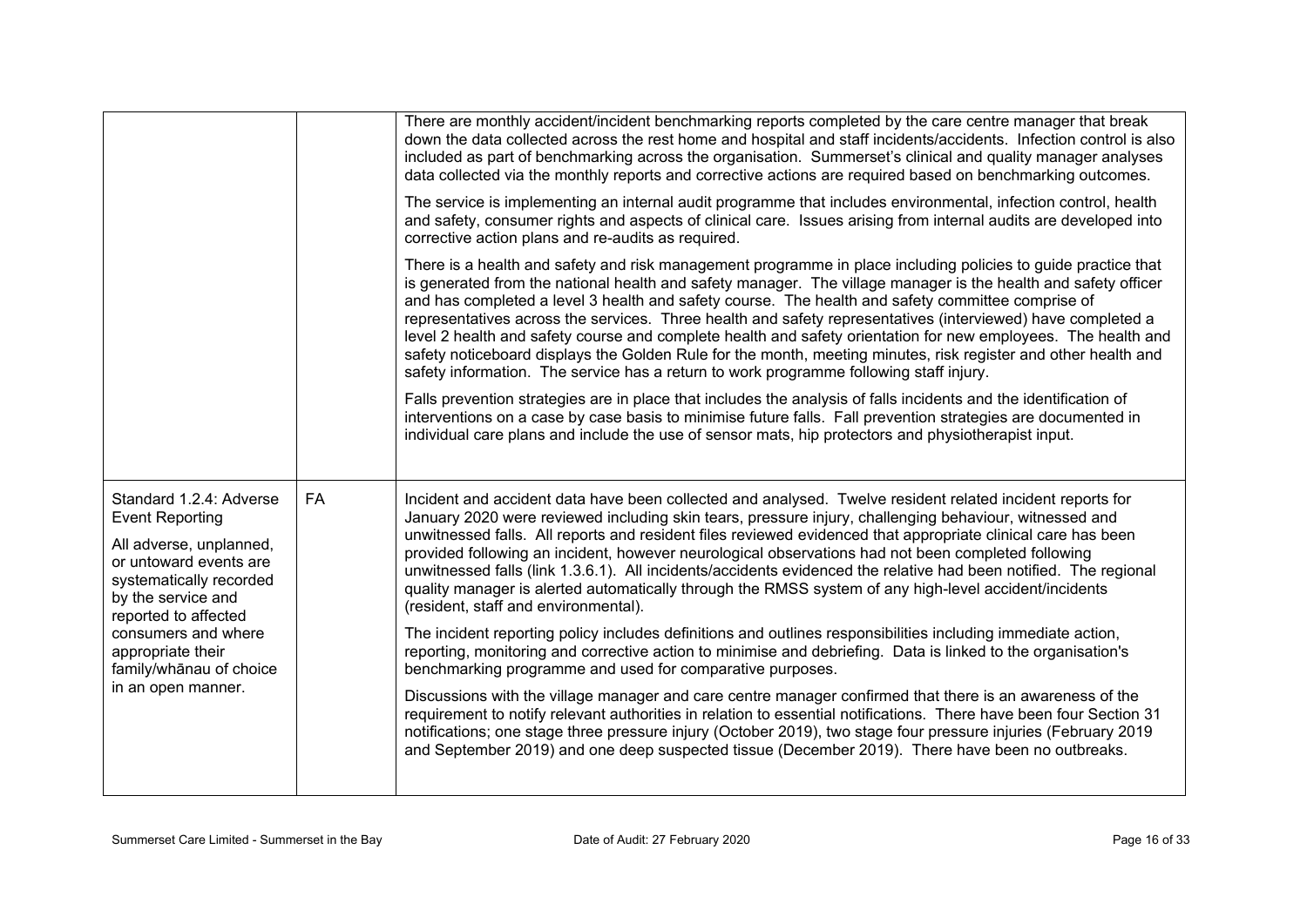| Standard 1.2.7: Human<br>Resource Management<br>Human resource<br>management processes<br>are conducted in<br>accordance with good<br>employment practice and<br>meet the requirements of<br>legislation. | FA        | There are human resources policies to support recruitment practices. A register of practising certificates is<br>maintained for registered nurse, GPs and allied health professionals involved with the service. Eight staff files<br>(one clinical nurse leader, two RNs, three caregivers, one diversional therapist and one cleaner/laundry staff)<br>were reviewed. All files contained the required recruitment and employment documents. The service has an<br>orientation programme in place that provides new staff with relevant information for safe work practice. There<br>are two senior caregiver coaches who support staff through their orientation process. Annual performance<br>appraisals had been completed at three weeks post-employment and annually thereafter.<br>There is an annual education plan that is outlined on the 'clinical audit, training and compliance calendar'. The<br>2019 training plan has been completed and the 2020 training schedule has commenced. There are two<br>sessions of same raining offered to accommodate staff on all shifts. Records of individual attendance is<br>maintained. A competency programme is in place with different requirements according to work type (eg,<br>caregivers, RN and household staff). Core competencies are completed, and a record of completion is<br>maintained on staff files.<br>Staff have the opportunity to attend external education such as DHB study days and palliative care at the<br>hospice. The physiotherapist provides training and education around use of equipment and safe manual<br>handling. There is a Careerforce assessor at head office.<br>Four of nine RNs have completed interRAI training. |
|-----------------------------------------------------------------------------------------------------------------------------------------------------------------------------------------------------------|-----------|-----------------------------------------------------------------------------------------------------------------------------------------------------------------------------------------------------------------------------------------------------------------------------------------------------------------------------------------------------------------------------------------------------------------------------------------------------------------------------------------------------------------------------------------------------------------------------------------------------------------------------------------------------------------------------------------------------------------------------------------------------------------------------------------------------------------------------------------------------------------------------------------------------------------------------------------------------------------------------------------------------------------------------------------------------------------------------------------------------------------------------------------------------------------------------------------------------------------------------------------------------------------------------------------------------------------------------------------------------------------------------------------------------------------------------------------------------------------------------------------------------------------------------------------------------------------------------------------------------------------------------------------------------------------------------------------------------------------------|
| Standard 1.2.8: Service<br><b>Provider Availability</b><br>Consumers receive<br>timely, appropriate, and<br>safe service from suitably<br>qualified/skilled and/or<br>experienced service<br>providers.   | <b>FA</b> | The village manager (non-clinical) works full-time (Monday to Friday) and is available on call for any operational<br>issues or non-clinical support. The care centre manager and clinical nurse leader work Monday to Friday and<br>share the on-call. There are two RNs on the morning and afternoon shifts with one RN on night shift.<br>In the care centre there are nine caregivers on morning shifts (four full shifts, four until 1.30 pm and one until<br>12.30 pm) and two short shifts, six on the afternoon (three full shift and three until 9 pm) and two caregivers on<br>the night shift. One caregiver with a first aid certificate is allocated to attend emergency calls in the village.<br>The serviced apartments are in a separate building and there is a caregiver on duty 24 hours. The care centre<br>RN is allocated to one full day per week to the rest home residents in the serviced apartments. The RN each<br>day visits the serviced apartments at handover. On shifts where there is one RN on duty (afternoons and<br>nights) the on-call RN is contacted.<br>The diversional therapist and recreational therapist cover a seven-day roster for the care centre.<br>There are designated laundry and housekeeping staff for the care centre and serviced apartments.<br>Caregivers interviewed confirmed that staff are replaced. The roster reviewed confirmed that staff are replaced<br>with Summerset staff or agency staff if required. Relatives and residents confirmed there were sufficient staff on                                                                                                                                                                     |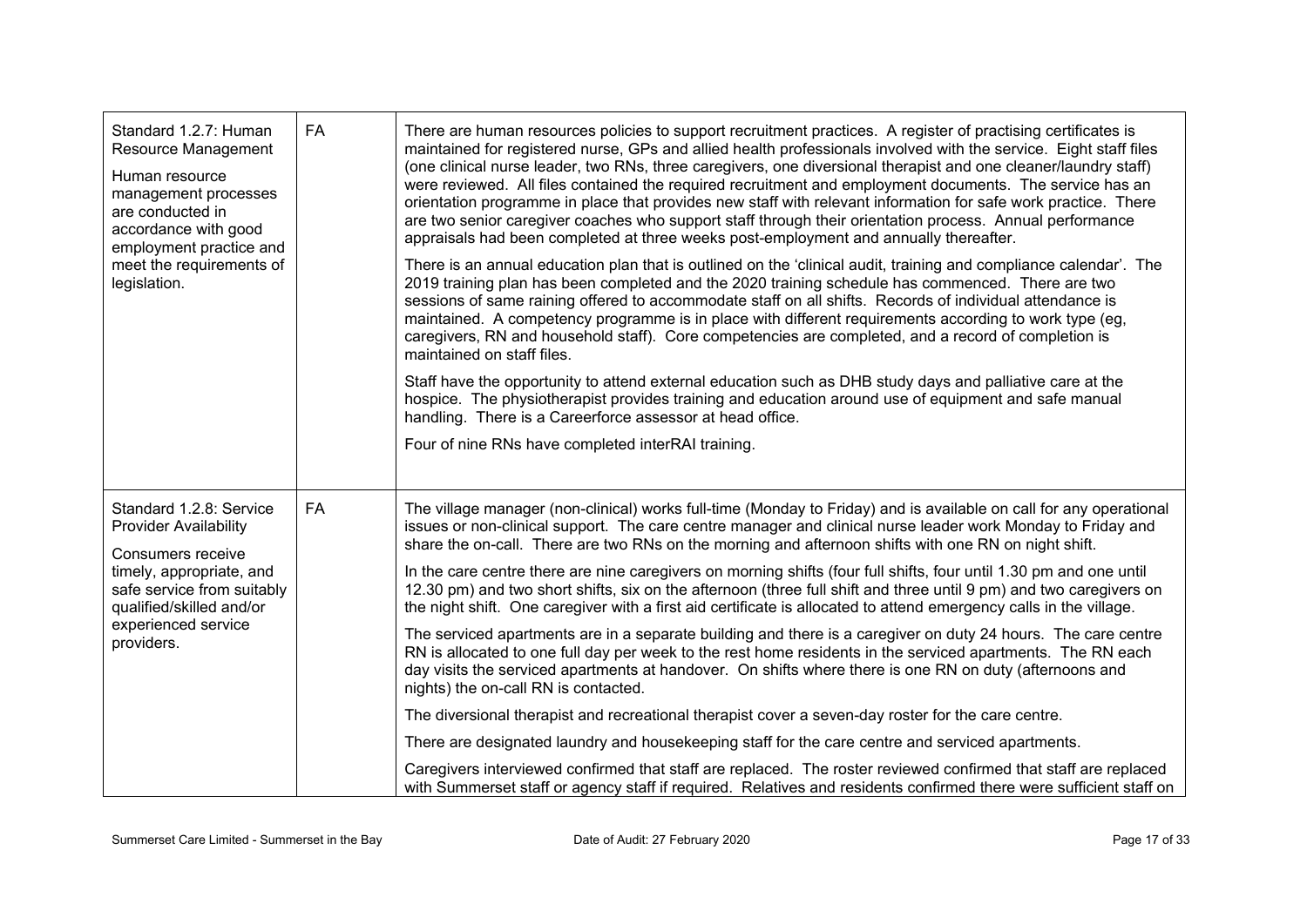|                                                                                                                                                                             |           | duty.                                                                                                                                                                                                                                                                                                                                                                                                                                                                                                                                                                                                                                                                                                                     |
|-----------------------------------------------------------------------------------------------------------------------------------------------------------------------------|-----------|---------------------------------------------------------------------------------------------------------------------------------------------------------------------------------------------------------------------------------------------------------------------------------------------------------------------------------------------------------------------------------------------------------------------------------------------------------------------------------------------------------------------------------------------------------------------------------------------------------------------------------------------------------------------------------------------------------------------------|
|                                                                                                                                                                             |           | <b>Partial Provisional</b>                                                                                                                                                                                                                                                                                                                                                                                                                                                                                                                                                                                                                                                                                                |
|                                                                                                                                                                             |           | The service has employed an RN to be based in the serviced apartments on Monday to Friday morning shifts.<br>The RN in the care centre covers the serviced apartments on weekend mornings, afternoon and nights. On<br>morning shifts, there is a caregiver on full shift and one on short shift (until 1 pm), on afternoon shift there is one<br>caregiver on the full shift and one caregiver on the short shift (finishing at 8.30 pm). There is one caregiver on<br>full night shift. The 10 serviced apartments certified for rest home level of care and the 10 assessed as suitable<br>for rest home level of care are all located on the ground floor. There is a nurses' station for the serviced<br>apartments. |
| Standard 1.2.9:<br>Consumer Information<br><b>Management Systems</b>                                                                                                        | <b>FA</b> | The resident files were appropriate to the service type. Residents entering the service have all relevant initial<br>information recorded within 24 hours of entry into the resident's individual record. Personal resident information<br>is kept confidential and cannot be viewed by other residents or members of the public. Electronic resident files                                                                                                                                                                                                                                                                                                                                                               |
| Consumer information is<br>uniquely identifiable,<br>accurately recorded,<br>current, confidential, and<br>accessible when<br>required.                                     |           | are password protected from unauthorised access. Individual resident files demonstrated service integration.                                                                                                                                                                                                                                                                                                                                                                                                                                                                                                                                                                                                              |
| Standard 1.3.1: Entry To<br>Services                                                                                                                                        | FA        | There are policies and procedures to safely guide service provision and entry to services including an admission<br>policy. The service has an information pack available for residents/families at entry. The admission agreements                                                                                                                                                                                                                                                                                                                                                                                                                                                                                       |
| Consumers' entry into<br>services is facilitated in a<br>competent, equitable,<br>timely, and respectful<br>manner, when their need<br>for services has been<br>identified. |           | reviewed met the requirements of the ARR contract. Exclusions from the service are included in the admission<br>agreement. All long-term admission agreements sighted were signed and dated. There was a short-term<br>admission agreement for the short-term respite resident.                                                                                                                                                                                                                                                                                                                                                                                                                                           |
| Standard 1.3.10:<br>Transition, Exit,<br>Discharge, Or Transfer<br>Consumers experience a                                                                                   | FA        | Policy describes guidelines for death, discharge, transfer, documentation and follow-up. A record of transfer<br>documentation is kept on the resident's file. All relevant information is documented and communicated to the<br>receiving health provider or service. The facility uses the 'yellow envelope' transfer system. Communication<br>with family is made.                                                                                                                                                                                                                                                                                                                                                     |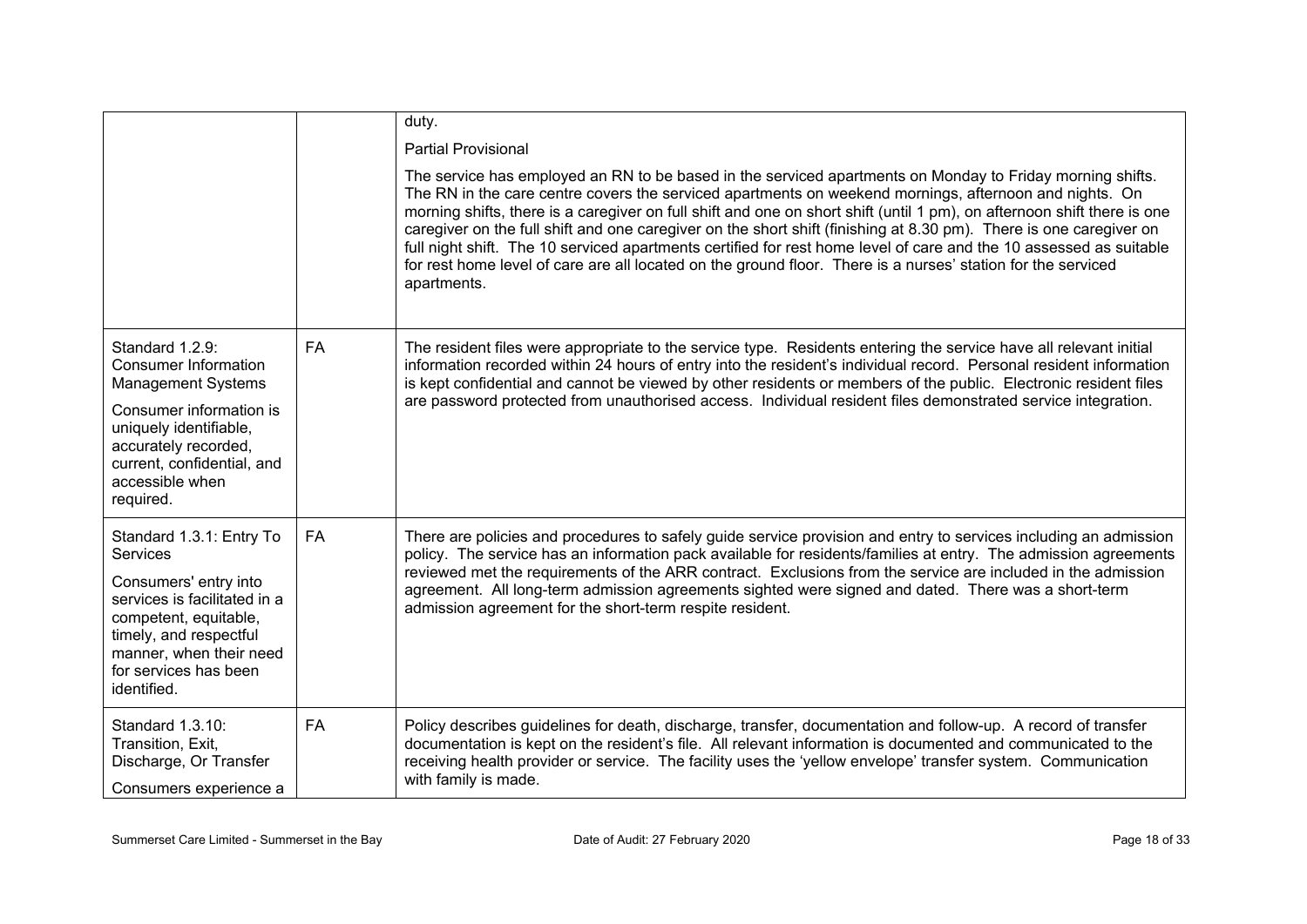| planned and coordinated<br>transition, exit, discharge,<br>or transfer from services.                                                                                                                                |           |                                                                                                                                                                                                                                                                                                                                                                                                                                                                                                                                                                                                                                                                                                                                                                                                                                                                                                                                                                                                                                                                                                                                                                                                                                                                                                                                                                                                                                                                                                                                                                 |
|----------------------------------------------------------------------------------------------------------------------------------------------------------------------------------------------------------------------|-----------|-----------------------------------------------------------------------------------------------------------------------------------------------------------------------------------------------------------------------------------------------------------------------------------------------------------------------------------------------------------------------------------------------------------------------------------------------------------------------------------------------------------------------------------------------------------------------------------------------------------------------------------------------------------------------------------------------------------------------------------------------------------------------------------------------------------------------------------------------------------------------------------------------------------------------------------------------------------------------------------------------------------------------------------------------------------------------------------------------------------------------------------------------------------------------------------------------------------------------------------------------------------------------------------------------------------------------------------------------------------------------------------------------------------------------------------------------------------------------------------------------------------------------------------------------------------------|
| Standard 1.3.12:<br>Medicine Management<br>Consumers receive<br>medicines in a safe and<br>timely manner that<br>complies with current<br>legislative requirements<br>and safe practice<br>guidelines.               | <b>FA</b> | There are comprehensive policies and procedures in place for all aspects of medication management, including<br>self-administration. There are currently no residents self-administering. There are no standing orders. There<br>are no vaccines stored on site.<br>The facility uses an electronic and robotic pack system. Medications are checked on arrival and any pharmacy<br>errors recorded and fed back to the supplying pharmacy. RNs administer all medications. Staff attend annual<br>education and have an annual medication competency completed. All RNs are syringe driver trained by the<br>hospice. The medication fridge and room temperatures are checked weekly. Eye drops are dated once<br>opened.<br>Staff sign for the administration of medications on the electronic system. Sixteen medication charts were<br>reviewed. Medications are reviewed at least three monthly by the GP. There was photo ID and allergy status<br>recorded. 'As required' medications had indications for use charted.<br><b>Partial Provisional</b><br>Currently the serviced apartment RN uses the bottom drawer of a care centre medication trolley. However, the<br>nurses' station in the serviced apartments has sufficient space to store a medication and dressing trolley and the<br>nurses' station is able to be locked. The facility has also purchased a lockable safe.                                                                                                                                                                     |
| Standard 1.3.13:<br>Nutrition, Safe Food, And<br><b>Fluid Management</b><br>A consumer's individual<br>food, fluids and<br>nutritional needs are met<br>where this service is a<br>component of service<br>delivery. | <b>FA</b> | The facility uses a contracted catering service. There is a kitchen manager and two cooks. There are also two<br>kitchenhands. All kitchen staff have current food safety certificates. The kitchen manager oversees the<br>procurement of the food and management of the kitchen. There is a well-equipped kitchen and all meals are<br>cooked on site. Meals are served in the care centre and serviced apartments from hot boxes. The temperature<br>of the food is checked before serving. Special equipment such as lipped plates is available. On the day of<br>audit, meals were observed to be hot and well presented. Residents were offered seconds. There is a kitchen<br>manual and a range of policies and procedures to safely manage the kitchen and meal services. Audits are<br>implemented to monitor performance. Kitchen fridge and freezer temperatures were monitored and recorded<br>weekly. Food temperatures are checked and these were all within safe limits. The residents have a nutritional<br>profile developed on admission which identifies dietary requirements and likes and dislikes. Changes to<br>residents' dietary needs have been communicated to the kitchen. Special diets and likes and dislikes were<br>noted. The eight weekly menu cycle is approved by a dietitian. One resident with complicated dietary<br>requirements has these accommodated. The kitchen manager sees the resident weekly and documents a<br>separate personal menu plan. All resident/families interviewed were satisfied with the meals. |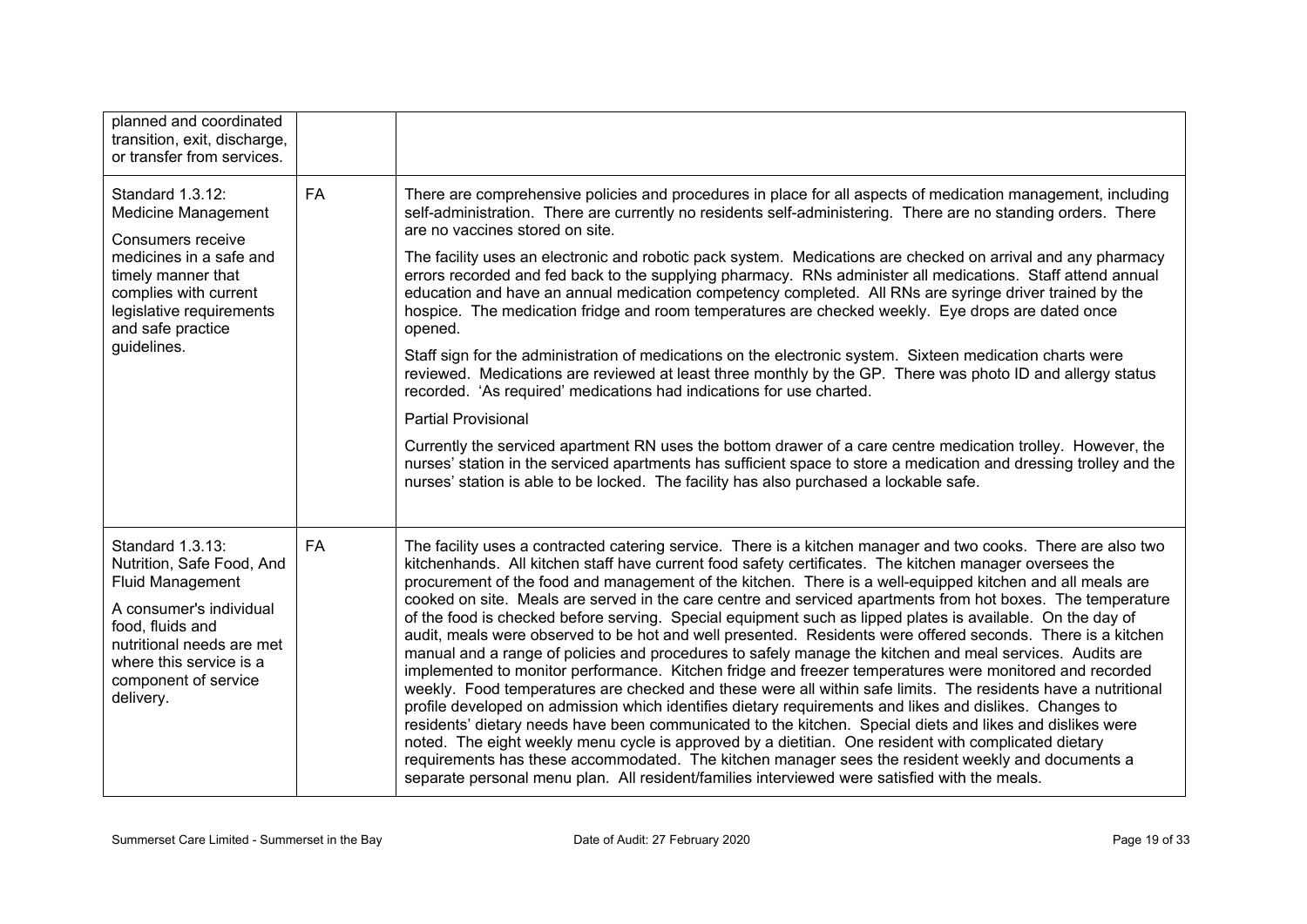|                                                                                                                                                                                                                                                      |    | Partial Provisional:                                                                                                                                                                                                                                                                                                                                                                                                                                                                                                                                                                                                                                                                                         |
|------------------------------------------------------------------------------------------------------------------------------------------------------------------------------------------------------------------------------------------------------|----|--------------------------------------------------------------------------------------------------------------------------------------------------------------------------------------------------------------------------------------------------------------------------------------------------------------------------------------------------------------------------------------------------------------------------------------------------------------------------------------------------------------------------------------------------------------------------------------------------------------------------------------------------------------------------------------------------------------|
|                                                                                                                                                                                                                                                      |    | There is a dining room in the serviced apartments where the residents can dine. They can also choose to dine<br>in their rooms, in the café and in the care centre dining room.                                                                                                                                                                                                                                                                                                                                                                                                                                                                                                                              |
| Standard 1.3.2: Declining<br>Referral/Entry To<br>Services<br>Where referral/entry to<br>the service is declined.<br>the immediate risk to the<br>consumer and/or their<br>family/whānau is<br>managed by the<br>organisation, where<br>appropriate. | FA | The service records the reason for declining service entry to potential residents should this occur and<br>communicates this to potential residents/family. The reasons for declining entry would be if the service is unable<br>to provide the assessed level of care or there are no beds available. Potential residents would be referred back<br>to the referring agency.                                                                                                                                                                                                                                                                                                                                |
| Standard 1.3.4:<br>Assessment<br>Consumers' needs,<br>support requirements,<br>and preferences are<br>gathered and recorded in<br>a timely manner.                                                                                                   | FA | Files sampled indicated that all appropriate personal needs information is gathered during admission in<br>consultation with the resident and their relative where appropriate. InterRAI assessments had been completed<br>for all long-term residents whose files were sampled. Overall, the goals were identified through the assessment<br>process and linked to care plan interventions. Other electronic assessment tools in use included (but not limited<br>to) falls risk, pressure injury risk, nutrition and continence.                                                                                                                                                                           |
| Standard 1.3.5: Planning<br>Consumers' service<br>delivery plans are<br>consumer focused,<br>integrated, and promote<br>continuity of service<br>delivery.                                                                                           | FA | Care plans reviewed evidenced multidisciplinary involvement in the care of the resident. All care plans are<br>resident centred. Interventions documented support needs and provide detail to guide care. Short-term care<br>plans are in use for changes in health status. Residents and relatives interviewed stated that they were involved<br>in the care planning process. There was evidence of service integration with documented input from a range of<br>specialist care professionals including the hospice nurse, wound care nurse, gerontology nurse specialist and<br>mental health care team for older people. The care staff interviewed advised that the care plans were easy to<br>follow. |
| Standard 1.3.6: Service                                                                                                                                                                                                                              | PA | When a resident's condition changes the RN initiates a GP consultation. Staff stated that they notify family<br>members about any changes in their relative's health status. All care plans reviewed had interventions                                                                                                                                                                                                                                                                                                                                                                                                                                                                                       |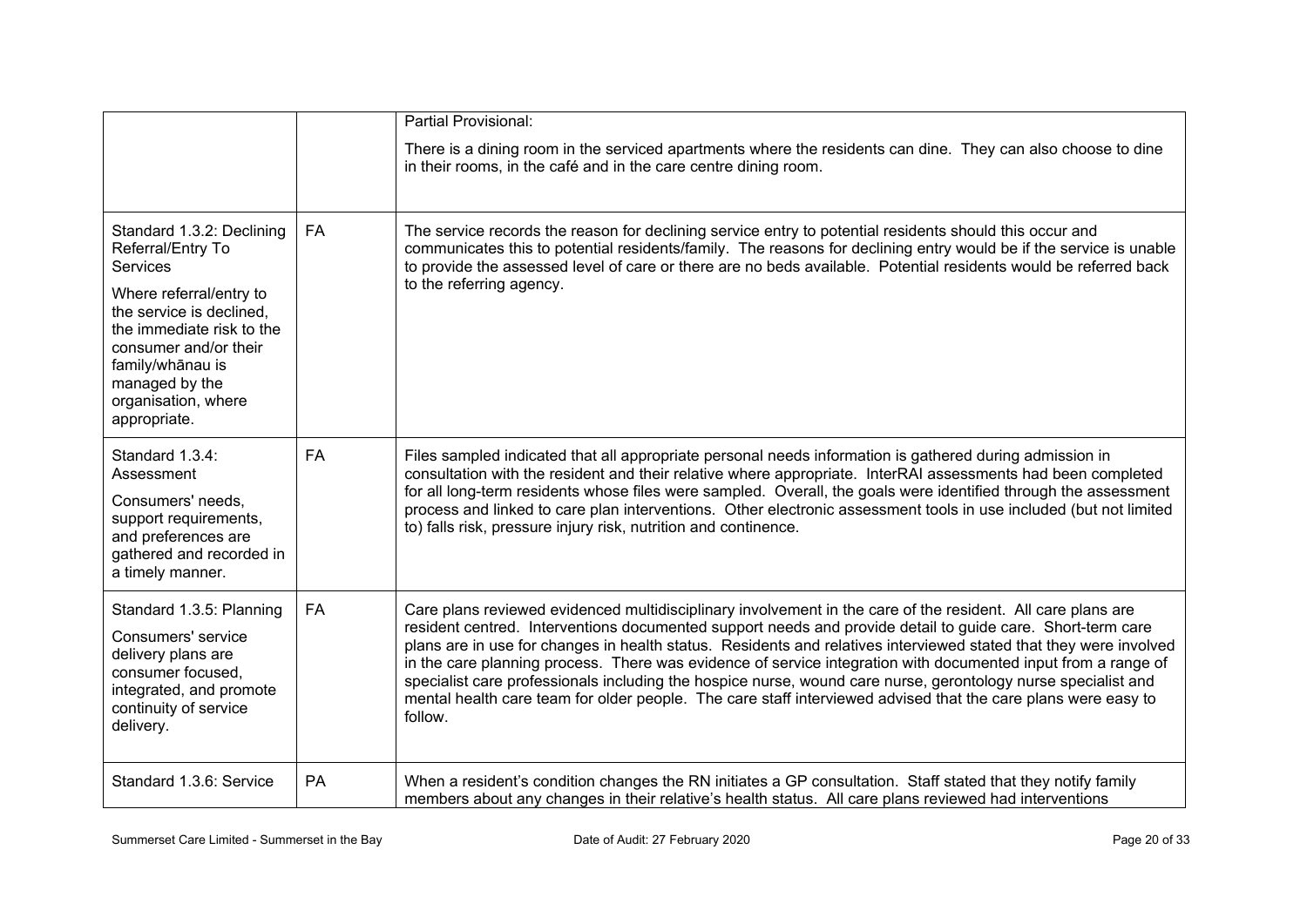| Delivery/Interventions<br>Consumers receive<br>adequate and<br>appropriate services in<br>order to meet their<br>assessed needs and<br>desired outcomes.                                                                                   | Moderate | documented to meet the care needs of the resident and there is documented evidence of care plans being<br>updated as residents' needs changed.<br>Resident falls are reported on the electronic register and in the progress notes. Neurological observations are<br>not always completed when there is a 'knock' to the head or for an unwitnessed fall.<br>Care staff interviewed stated there are adequate clinical supplies and equipment provided including continence<br>and wound care supplies.<br>Electronic wound assessment, wound management and wound evaluation forms are in place for all wounds.<br>Wound monitoring occurs as planned. There is evidence of wound care nurse specialist involvement when<br>required. Photos of wound progress are taken. There are currently nine residents with pressure injuries. Four |
|--------------------------------------------------------------------------------------------------------------------------------------------------------------------------------------------------------------------------------------------|----------|--------------------------------------------------------------------------------------------------------------------------------------------------------------------------------------------------------------------------------------------------------------------------------------------------------------------------------------------------------------------------------------------------------------------------------------------------------------------------------------------------------------------------------------------------------------------------------------------------------------------------------------------------------------------------------------------------------------------------------------------------------------------------------------------------------------------------------------------|
|                                                                                                                                                                                                                                            |          | of these are non-facility acquired. There are three stage two, two stage three and four stage four. All residents<br>are hospital level of care. Two of the residents with pressure injuries are palliative, one is a paraplegic and one<br>has multiple co-morbidities. Section 31s have been documented as required. An RN at the facility is the<br>pressure injury prevention champion who has attended training and education to guide and educate staff in<br>pressure injury prevention. The facility aim to reduce pressure injuries by 20% in 2020.<br>Electronic monitoring forms are in use as applicable such as weight, turning charts, vital signs and wounds.                                                                                                                                                               |
|                                                                                                                                                                                                                                            |          | Behaviour charts are available for any residents that exhibit challenging behaviours.                                                                                                                                                                                                                                                                                                                                                                                                                                                                                                                                                                                                                                                                                                                                                      |
| Standard 1.3.7: Planned<br><b>Activities</b><br>Where specified as part<br>of the service delivery<br>plan for a consumer,<br>activity requirements are<br>appropriate to their<br>needs, age, culture, and<br>the setting of the service. | FA       | There is one diversional therapist who works 24 hours a week and one recreational therapist (currently<br>completing the diversional therapy course) who works 30 hours. The DT covers Saturday and there is a student<br>who comes in for two hours on a Sunday. They cover the care centre and the serviced apartments. On the<br>days of audit residents were observed listening to a newspaper reading, doing crosswords and quizzes, doing<br>seated exercises, watching a movie and playing bingo.                                                                                                                                                                                                                                                                                                                                   |
|                                                                                                                                                                                                                                            |          | There is a four-weekly programme in large print on noticeboards in all areas. Every month each resident is<br>given a copy of the programme to keep in their room. Residents have the choice of a variety of activities in<br>which to participate and every effort is made to ensure activities are meaningful and tailored to residents' needs.                                                                                                                                                                                                                                                                                                                                                                                                                                                                                          |
|                                                                                                                                                                                                                                            |          | Those residents who prefer to stay in their room or who need individual attention have one on one visits to<br>check if there is anything they need and to have a chat.                                                                                                                                                                                                                                                                                                                                                                                                                                                                                                                                                                                                                                                                    |
|                                                                                                                                                                                                                                            |          | Serviced apartment residents are invited daily to join in with the care centre activities and they also have the<br>option of joining in the village activities. The activities staff hold activities in the serviced apartment lounge at<br>least twice a week.                                                                                                                                                                                                                                                                                                                                                                                                                                                                                                                                                                           |
|                                                                                                                                                                                                                                            |          | There is an interdenominational church service every two months and Catholic communion every week.                                                                                                                                                                                                                                                                                                                                                                                                                                                                                                                                                                                                                                                                                                                                         |
|                                                                                                                                                                                                                                            |          | There are van outings twice weekly. The driver and van assistant both have first aid certificates. Happy hour is                                                                                                                                                                                                                                                                                                                                                                                                                                                                                                                                                                                                                                                                                                                           |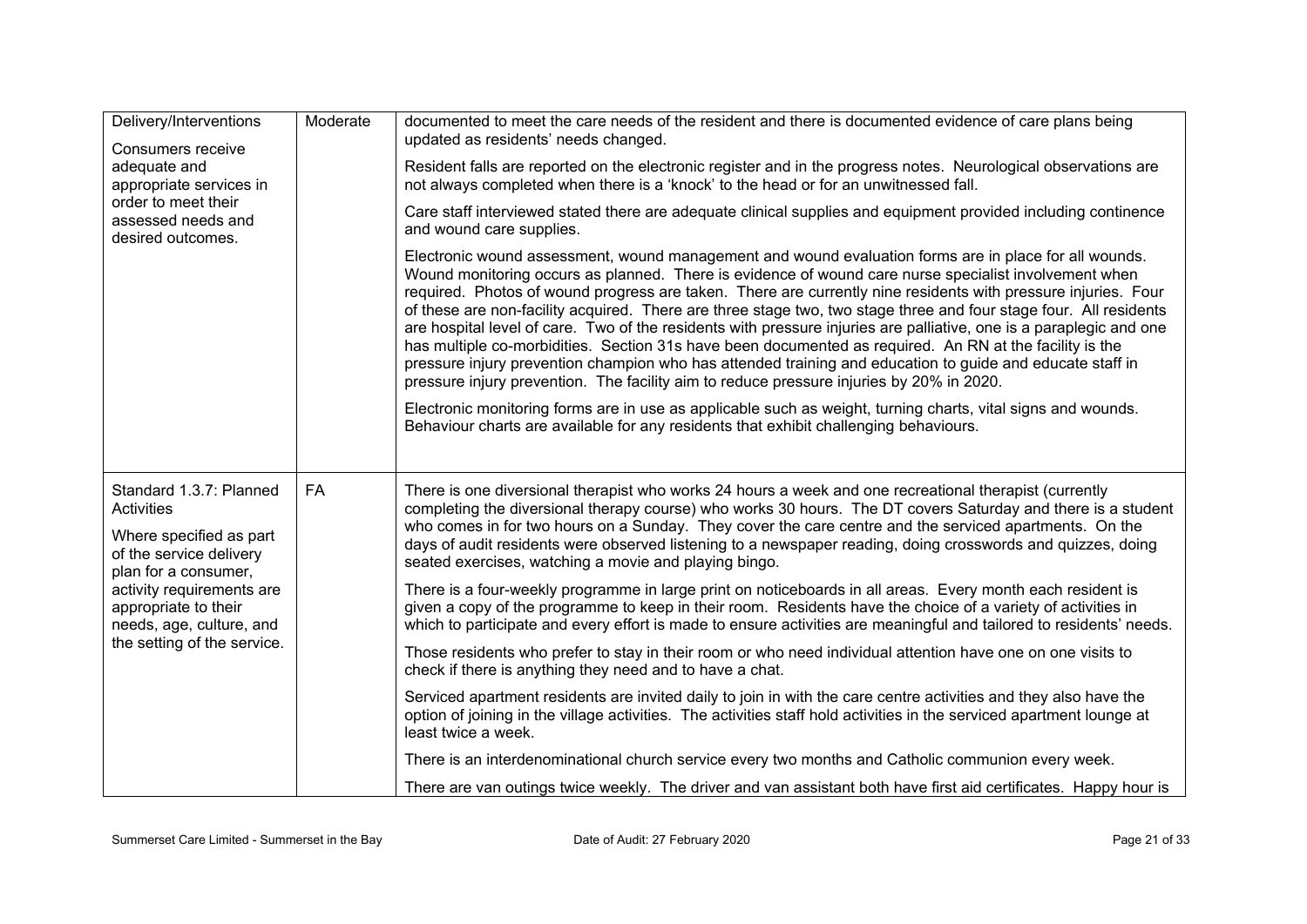|                                                                                                                                                                                                                                                                                      |           | weekly and there are entertainers three times a month. Celebrations such as birthdays, Valentine's day, Easter,<br>Mothers' day and the Melbourne Cup also occur.<br>There is monthly pet therapy and one resident has goldfish. Families also bring in pets.<br>There is community input from the local pre-schools, choirs and Plunket mums and babies. Recently the<br>Dovetail book club has started – the books are geared to residents with cognitive impairment and have been a<br>great success.<br>Residents go out to the RSA, art and craft groups and meet up with other aged care facilities for afternoon tea<br>and entertainment.<br>Residents have an activity assessment completed over the first few weeks following admission that describes<br>the residents past hobbies and present interests, career and family. Resident files reviewed identified that the<br>comprehensive individual activity plan is based on this assessment. Activity plans are evaluated at least six<br>monthly at the same time as the review of the long-term care plan.<br>Resident meetings are held two monthly. |
|--------------------------------------------------------------------------------------------------------------------------------------------------------------------------------------------------------------------------------------------------------------------------------------|-----------|------------------------------------------------------------------------------------------------------------------------------------------------------------------------------------------------------------------------------------------------------------------------------------------------------------------------------------------------------------------------------------------------------------------------------------------------------------------------------------------------------------------------------------------------------------------------------------------------------------------------------------------------------------------------------------------------------------------------------------------------------------------------------------------------------------------------------------------------------------------------------------------------------------------------------------------------------------------------------------------------------------------------------------------------------------------------------------------------------------------------|
| Standard 1.3.8:<br>Evaluation<br>Consumers' service<br>delivery plans are<br>evaluated in a<br>comprehensive and<br>timely manner.                                                                                                                                                   | FA        | Except for the short-term respite resident, all care plans reviewed had been evaluated by the registered nurse<br>six monthly or when changes to care occurred. Short-term care plans for short-term needs are evaluated and<br>signed off as resolved or added to the long-term care plan as an ongoing problem. Activities plans are in place<br>for each of the residents and these are also evaluated six monthly. The multidisciplinary review involves the<br>RN, GP and resident/family if they wish to attend. There is at least a three-monthly review by the GP. The<br>family members interviewed confirmed that they are informed of any changes to the care plan.                                                                                                                                                                                                                                                                                                                                                                                                                                         |
| Standard 1.3.9: Referral<br>To Other Health And<br><b>Disability Services</b><br>(Internal And External)<br>Consumer support for<br>access or referral to<br>other health and/or<br>disability service<br>providers is appropriately<br>facilitated, or provided to<br>meet consumer | <b>FA</b> | Referral to other health and disability services is evident in the resident files reviewed. The service facilitates<br>access to other medical and non-medical services. Referral documentation is maintained on resident files.<br>There was evidence of where residents had been referred to the wound care nurse specialist, mental health<br>services for older people and the hospice nurse. Discussion with the registered nurse identified that the service<br>has access to a wide range of support either through the GP, specialists and allied health services as required.                                                                                                                                                                                                                                                                                                                                                                                                                                                                                                                                 |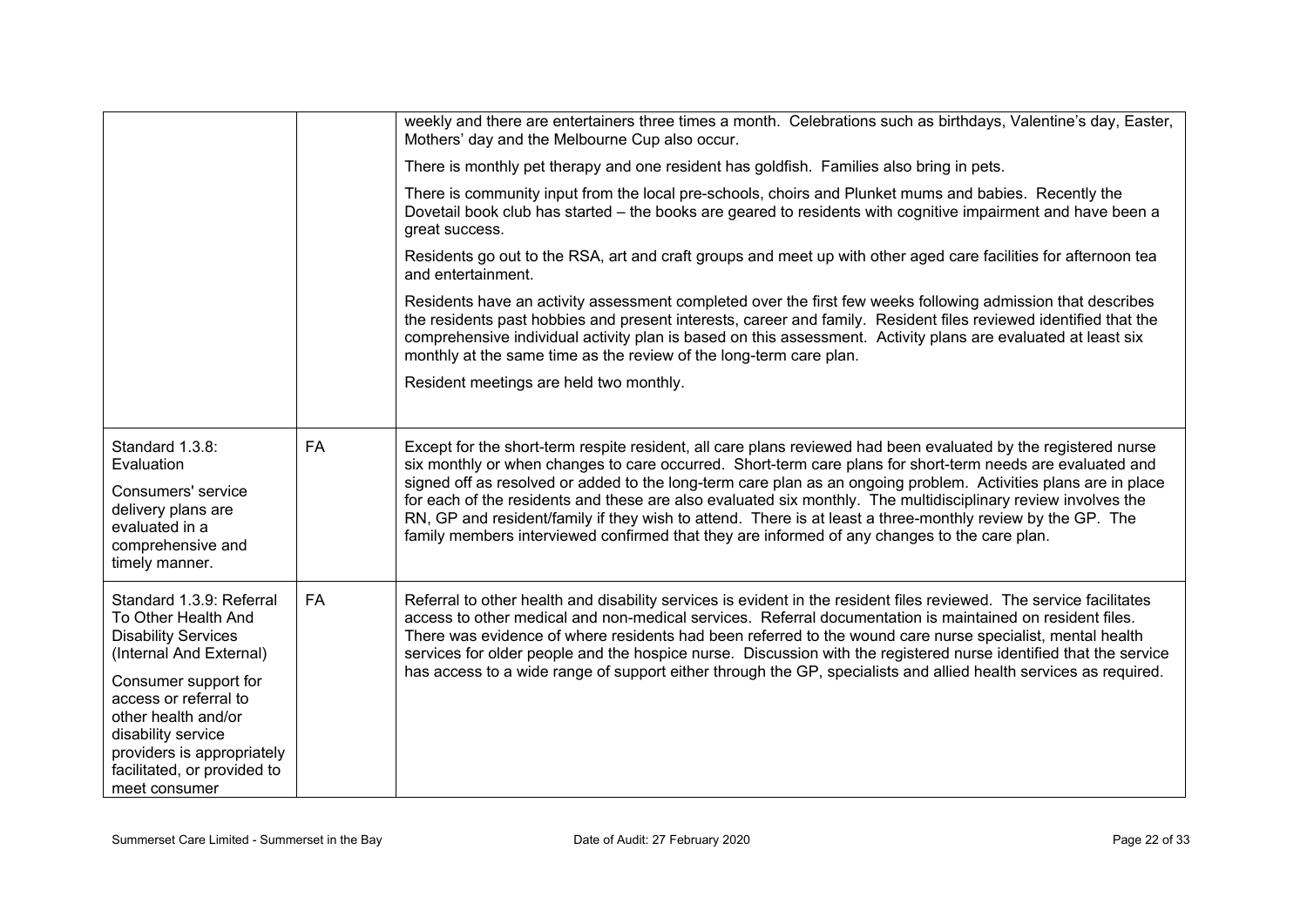| choice/needs.                                                                                                                                                                                                                                                                    |           |                                                                                                                                                                                                                                                                                                                                                                                                                                                                                                                                                                                                                                                                                                                                                                                                                                                                                                                                                                                                                                                                                                                                                                                                                                                                                                                                                                                                                                                                                                                                                                                                                                                                                                                                 |
|----------------------------------------------------------------------------------------------------------------------------------------------------------------------------------------------------------------------------------------------------------------------------------|-----------|---------------------------------------------------------------------------------------------------------------------------------------------------------------------------------------------------------------------------------------------------------------------------------------------------------------------------------------------------------------------------------------------------------------------------------------------------------------------------------------------------------------------------------------------------------------------------------------------------------------------------------------------------------------------------------------------------------------------------------------------------------------------------------------------------------------------------------------------------------------------------------------------------------------------------------------------------------------------------------------------------------------------------------------------------------------------------------------------------------------------------------------------------------------------------------------------------------------------------------------------------------------------------------------------------------------------------------------------------------------------------------------------------------------------------------------------------------------------------------------------------------------------------------------------------------------------------------------------------------------------------------------------------------------------------------------------------------------------------------|
| Standard 1.4.1:<br>Management Of Waste<br>And Hazardous<br><b>Substances</b><br>Consumers, visitors, and<br>service providers are<br>protected from harm as a<br>result of exposure to<br>waste, infectious or<br>hazardous substances,<br>generated during service<br>delivery. | <b>FA</b> | There are policies regarding chemical safety and waste disposal. All chemicals were clearly labelled with<br>manufacturer's labels and stored in locked areas. Safety data sheets and product sheets are available. Sharps<br>containers are available and meet the hazardous substances regulations for containers. The hazard register<br>identifies hazardous substances and staff indicated a clear understanding of processes and protocols. Gloves,<br>aprons, and goggles are available for staff.                                                                                                                                                                                                                                                                                                                                                                                                                                                                                                                                                                                                                                                                                                                                                                                                                                                                                                                                                                                                                                                                                                                                                                                                                       |
| Standard 1.4.2: Facility<br>Specifications<br>Consumers are provided<br>with an appropriate,<br>accessible physical<br>environment and facilities<br>that are fit for their<br>purpose.                                                                                          | <b>FA</b> | The building holds a current warrant of fitness which expires 1 August 2020. There is a property manager who<br>works full time. There is an assistant property manager who also works full time. Both work in the serviced<br>apartments and village as well. There are two gardeners. Contracted plumbers and electricians are available<br>when required.<br>Preventative and reactive maintenance occurs. Electrical equipment has been tested and tagged. The hoist<br>and scales are checked annually. Hot water temperatures have been monitored randomly in the care centre<br>and serviced apartments with rest home level of care residents and were within the acceptable range. The<br>communal lounges, hallways and bedrooms in the care centre and serviced apartments are carpeted. The<br>corridors are wide, have safety rails and promote safe mobility with the use of mobility aids. Residents were<br>observed moving freely around the areas with mobility aids where required. There is a lift between the ground<br>and first floor. This is large enough to accommodate beds/stretchers if required. The external areas and<br>gardens were well maintained. All outdoor areas have seating and shade. There is safe access to all<br>communal areas.<br>Caregivers interviewed stated they have adequate equipment to safely deliver care for rest home residents in<br>the care centre and serviced apartments as well as hospital residents.<br>Partial Provisional:<br>The 10 serviced apartments are located on the ground floor in the same area as the existing 10 certified<br>serviced apartments for rest home level of care. The rooms are appropriate for providing rest home level care. |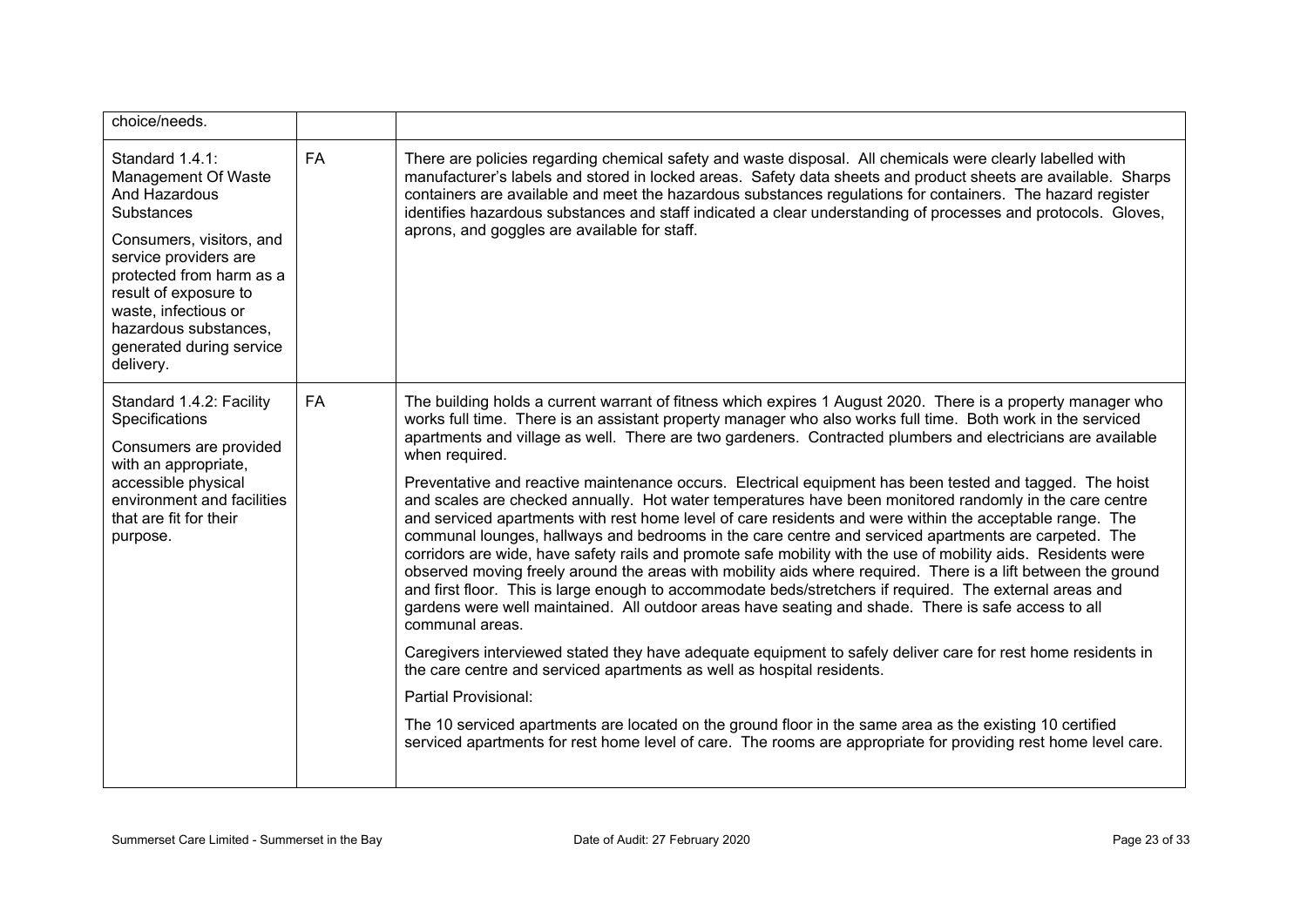| Standard 1.4.3: Toilet,<br>Shower, And Bathing<br><b>Facilities</b><br>Consumers are provided<br>with adequate<br>toilet/shower/bathing<br>facilities. Consumers are<br>assured privacy when<br>attending to personal<br>hygiene requirements or<br>receiving assistance with<br>personal hygiene<br>requirements. | <b>FA</b> | All but four rooms in the care centre have ensuites. The four rooms without ensuites have hand-basins and<br>there are communal showers and toilets close by. The communal showers are large enough to accommodate<br>shower trollies if required. All serviced apartment rooms have ensuites. Fixtures, fittings and flooring are<br>appropriate. Toilet/shower facilities are easy to clean. There is ample space in toilet and shower areas to<br>accommodate shower chairs and hoists if appropriate (including serviced apartments). There are signs on all<br>communal shower/toilet doors.<br>Partial Provisional:<br>All serviced apartments are one bedroom with an adjoining ensuite with sufficient space to accommodate<br>shower chairs and mobility aids as required. |
|--------------------------------------------------------------------------------------------------------------------------------------------------------------------------------------------------------------------------------------------------------------------------------------------------------------------|-----------|-------------------------------------------------------------------------------------------------------------------------------------------------------------------------------------------------------------------------------------------------------------------------------------------------------------------------------------------------------------------------------------------------------------------------------------------------------------------------------------------------------------------------------------------------------------------------------------------------------------------------------------------------------------------------------------------------------------------------------------------------------------------------------------|
| Standard 1.4.4: Personal<br>Space/Bed Areas<br>Consumers are provided<br>with adequate personal<br>space/bed areas<br>appropriate to the<br>consumer group and<br>setting.                                                                                                                                         | <b>FA</b> | All rooms are single. There is sufficient space in all areas to allow care to be provided and for the safe use of<br>mobility equipment. Staff interviewed reported that they have adequate space to provide care to residents.<br>Residents are encouraged to personalise their bedrooms as viewed on the day of audit.<br>Partial Provisional:<br>All 10 serviced apartments are one bedroom. The bedroom is large enough for two king singles or one double<br>bed with sufficient space to deliver rest home level of care for a couple also.                                                                                                                                                                                                                                   |
| Standard 1.4.5:<br><b>Communal Areas For</b><br>Entertainment,<br>Recreation, And Dining<br>Consumers are provided<br>with safe, adequate, age<br>appropriate, and<br>accessible areas to meet<br>their relaxation, activity,<br>and dining needs.                                                                 | <b>FA</b> | In the care centre there are large and small lounges. Activities occur in the larger areas and the smaller areas<br>are spaces where residents who prefer quieter activities or visitors may sit. The dining room is spacious. There<br>is a hairdressing salon on site.<br>Partial Provisional:<br>Each serviced apartment has an open plan kitchenette, dining and lounge room. Communal areas in the<br>serviced apartments include a spacious lounge, seating areas, dining room and a library.                                                                                                                                                                                                                                                                                 |
| Standard 1.4.6: Cleaning<br>And Laundry Services                                                                                                                                                                                                                                                                   | FA        | All laundry is done on site. There is a laundry worker who works fulltime. There is also a laundry assistant. The<br>laundry is divided into a "dirty" and "clean" area. There is a laundry and cleaning manual and safety data                                                                                                                                                                                                                                                                                                                                                                                                                                                                                                                                                     |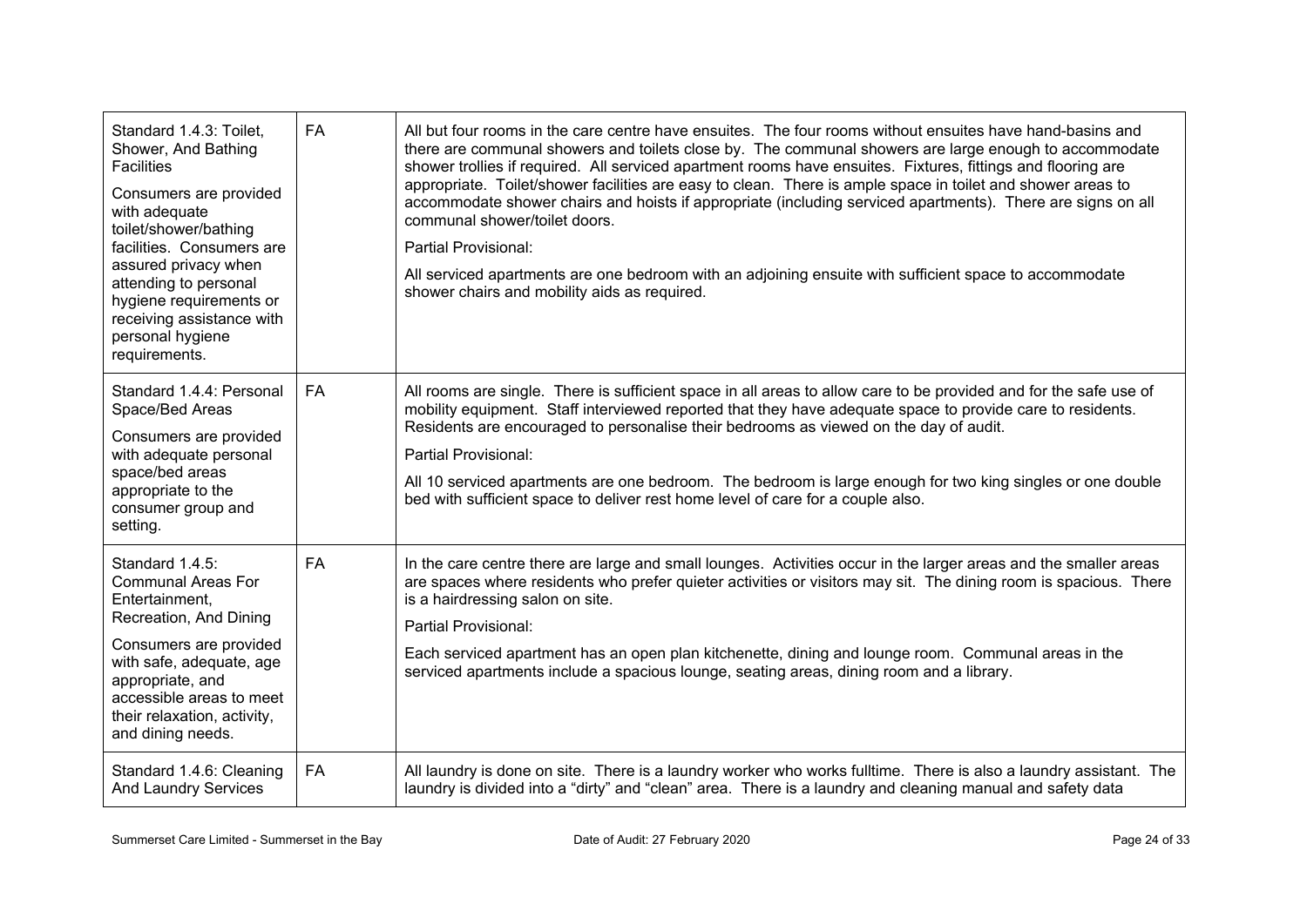| Consumers are provided<br>with safe and hygienic<br>cleaning and laundry<br>services appropriate to<br>the setting in which the<br>service is being provided. |    | sheets. Personal protective equipment is available. Cleaning and laundry services are monitored through the<br>internal auditing system. The cleaners' equipment was attended at all times or locked away. All chemicals on<br>the cleaners' trolley were labelled. There is a sluice room in the care centre for the disposal of soiled water or<br>waste and the sluicing of soiled linen. The caregivers from the serviced apartments use the care centre sluice if<br>required. The sluice room and the laundry are kept closed when not in use.<br>Partial Provisional:<br>There is a cleaner's room where the trolley is kept when not in use. There is a designated cleaner for the<br>serviced apartments. There is a small domestic laundry in the ensuite that can be used, however laundry is<br>done in the main laundry for rest home residents in serviced apartments. |
|---------------------------------------------------------------------------------------------------------------------------------------------------------------|----|--------------------------------------------------------------------------------------------------------------------------------------------------------------------------------------------------------------------------------------------------------------------------------------------------------------------------------------------------------------------------------------------------------------------------------------------------------------------------------------------------------------------------------------------------------------------------------------------------------------------------------------------------------------------------------------------------------------------------------------------------------------------------------------------------------------------------------------------------------------------------------------|
| Standard 1.4.7:<br>Essential, Emergency,<br><b>And Security Systems</b><br>Consumers receive an<br>appropriate and timely<br>response during                  | FA | There are emergency and civil defence plans to guide staff in managing emergencies and disasters. Civil<br>defence and emergency planning are included in the education planner and last competed in January 2019.<br>The service has an approved fire evacuation plan and fire drills occur six monthly. There is a designated and<br>trained fire warden on duty at all times.<br>There is civil defence equipment available and includes sufficient food, alternative cooking with three barbeques<br>and sufficient stored tank water. There is an on-site generator that is checked monthly. There is a first aid                                                                                                                                                                                                                                                               |
| emergency and security                                                                                                                                        |    | trained RN and caregiver on duty at all times who responds to village callouts.                                                                                                                                                                                                                                                                                                                                                                                                                                                                                                                                                                                                                                                                                                                                                                                                      |
| situations.                                                                                                                                                   |    | Call bells were evident in residents' rooms, ensuites, communal toilets, dining and lounge areas. Care staff<br>have pagers which receive all calls (from the care centre and serviced apartments) and walkie talkies for<br>communication on duty. The facility is secured at night with call bell access at the front doors. The village is<br>secure with main gates that are locked after hours with access for village residents and emergency services.<br>There are random night security checks carried out by a contracted security firm.                                                                                                                                                                                                                                                                                                                                   |
|                                                                                                                                                               |    | Partial Provisional:                                                                                                                                                                                                                                                                                                                                                                                                                                                                                                                                                                                                                                                                                                                                                                                                                                                                 |
|                                                                                                                                                               |    | Fire evacuation drills occur six monthly with the serviced apartments. There are call bells in the lounge,<br>bedroom and ensuites of the serviced apartments (including the 10 assessed on the day of audit) certified for<br>rest home level of care.                                                                                                                                                                                                                                                                                                                                                                                                                                                                                                                                                                                                                              |
| Standard 1.4.8: Natural<br>Light, Ventilation, And<br>Heating                                                                                                 | FA | All bedrooms and communal areas have ample natural light and ventilation. There is underfloor heating in all<br>areas. Staff and residents interviewed stated that this is effective. There is one outdoor area where residents<br>smoke. All other areas are smoke free. Smokers have been offered smoking cessation programmes.                                                                                                                                                                                                                                                                                                                                                                                                                                                                                                                                                    |
| Consumers are provided<br>with adequate natural                                                                                                               |    | Partial Provisional:                                                                                                                                                                                                                                                                                                                                                                                                                                                                                                                                                                                                                                                                                                                                                                                                                                                                 |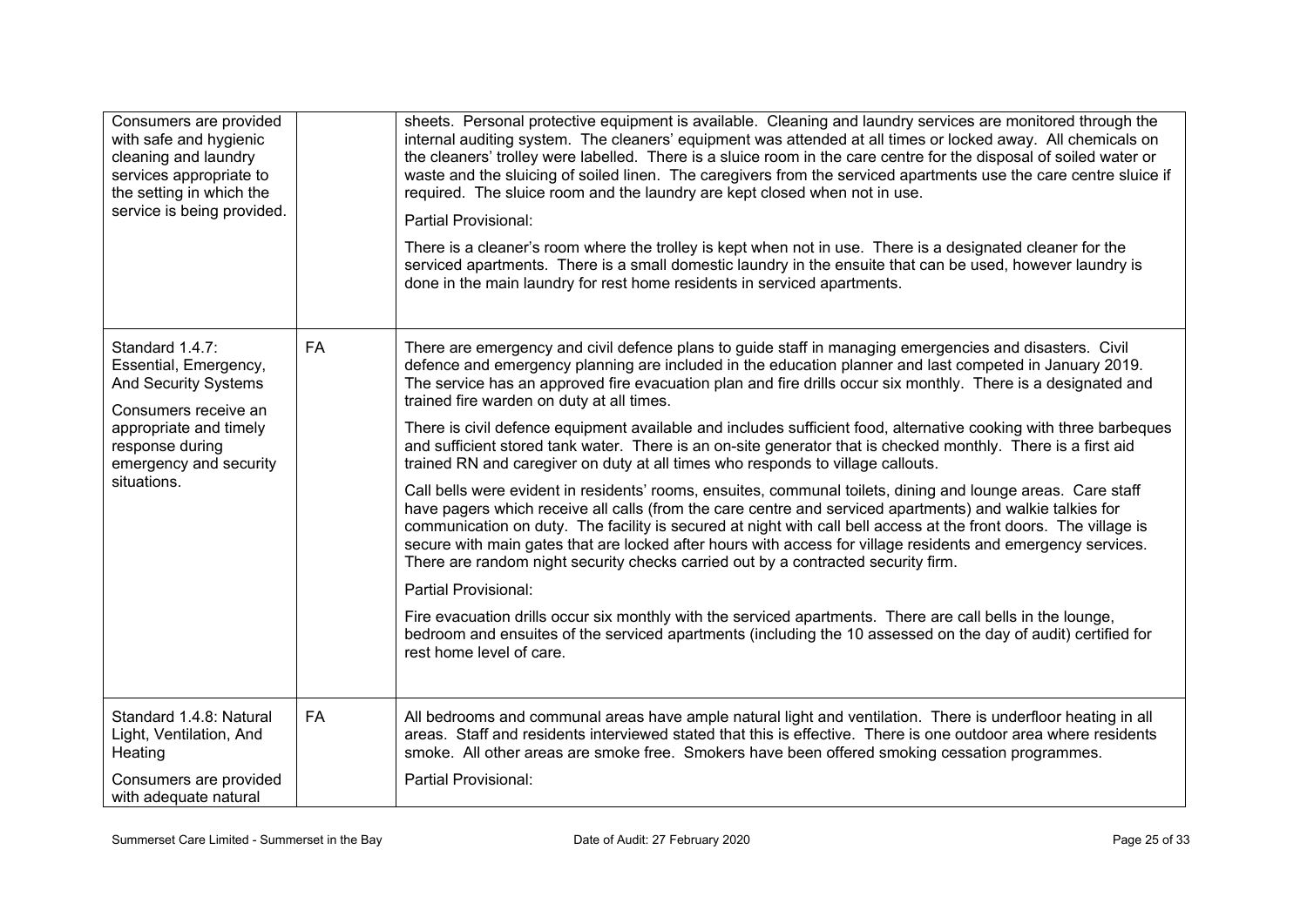| light, safe ventilation, and<br>an environment that is<br>maintained at a safe and<br>comfortable temperature.                                                                                                                                             |           | There is underfloor heating in serviced apartments. Ranch sliders from the apartment lounges open out onto a<br>patio. Opening windows in the bedrooms have security stays in place.                                                                                                                                                                                                                                                                                                                                                                                                                                                                                                                                                                                                                                                                                                                                                                                                                                                                                                                                                          |
|------------------------------------------------------------------------------------------------------------------------------------------------------------------------------------------------------------------------------------------------------------|-----------|-----------------------------------------------------------------------------------------------------------------------------------------------------------------------------------------------------------------------------------------------------------------------------------------------------------------------------------------------------------------------------------------------------------------------------------------------------------------------------------------------------------------------------------------------------------------------------------------------------------------------------------------------------------------------------------------------------------------------------------------------------------------------------------------------------------------------------------------------------------------------------------------------------------------------------------------------------------------------------------------------------------------------------------------------------------------------------------------------------------------------------------------------|
| Standard 3.1: Infection<br>control management<br>There is a managed<br>environment, which<br>minimises the risk of<br>infection to consumers,<br>service providers, and<br>visitors. This shall be<br>appropriate to the size<br>and scope of the service. | FA        | The infection control programme is appropriate for the size and complexity of the service. There is an infection<br>control responsibility policy that includes responsibilities for the infection control officer. The infection control<br>officer (RN) has been in the role four months with a signed job description. The infection control programme is<br>linked into the quality management system and reviewed annually in consultation with infection control officers.<br>There are monthly "zoom" meetings with all Summerset infection control coordinators. The facility meetings<br>include a discussion of infection control matters including events, trends, analysis and corrective actions.<br>There are notices at main entrances asking visitors not to visit if they are unwell. Influenza vaccines are offered<br>to residents and staff. Hand sanitisers are available throughout the facility. There is adequate personal<br>protective equipment and outbreak kits readily available.<br>There have been no outbreaks.<br>Partial Provisional:<br>The infection control programme includes the serviced apartments. |
| Standard 3.2:<br>Implementing the<br>infection control<br>programme<br>There are adequate<br>human, physical, and<br>information resources to<br>implement the infection<br>control programme and<br>meet the needs of the<br>organisation.                | <b>FA</b> | The infection control coordinator completed an infection prevention and control study day at the DHB in<br>November 2019. There are monthly "zoom" meetings with all Summerset infection control officers which<br>includes topical education. There is an infection control committee with representatives across all services. The<br>committee meets monthly to discuss infection control matters including infection events, trends, analysis and<br>corrective action plans. A report is forwarded to the quality improvement meeting.<br>The infection control team has access to an infection control nurse specialist at the DHB, laboratory, pharmacy,<br>GPs and expertise within the organisation.                                                                                                                                                                                                                                                                                                                                                                                                                                 |
| Standard 3.3: Policies<br>and procedures<br>Documented policies and<br>procedures for the                                                                                                                                                                  | FA        | Policies and procedures are developed and reviewed at head office. Policies are available to all staff. They are<br>notified of any new/reviewed policies and are required to read and sign for these.                                                                                                                                                                                                                                                                                                                                                                                                                                                                                                                                                                                                                                                                                                                                                                                                                                                                                                                                        |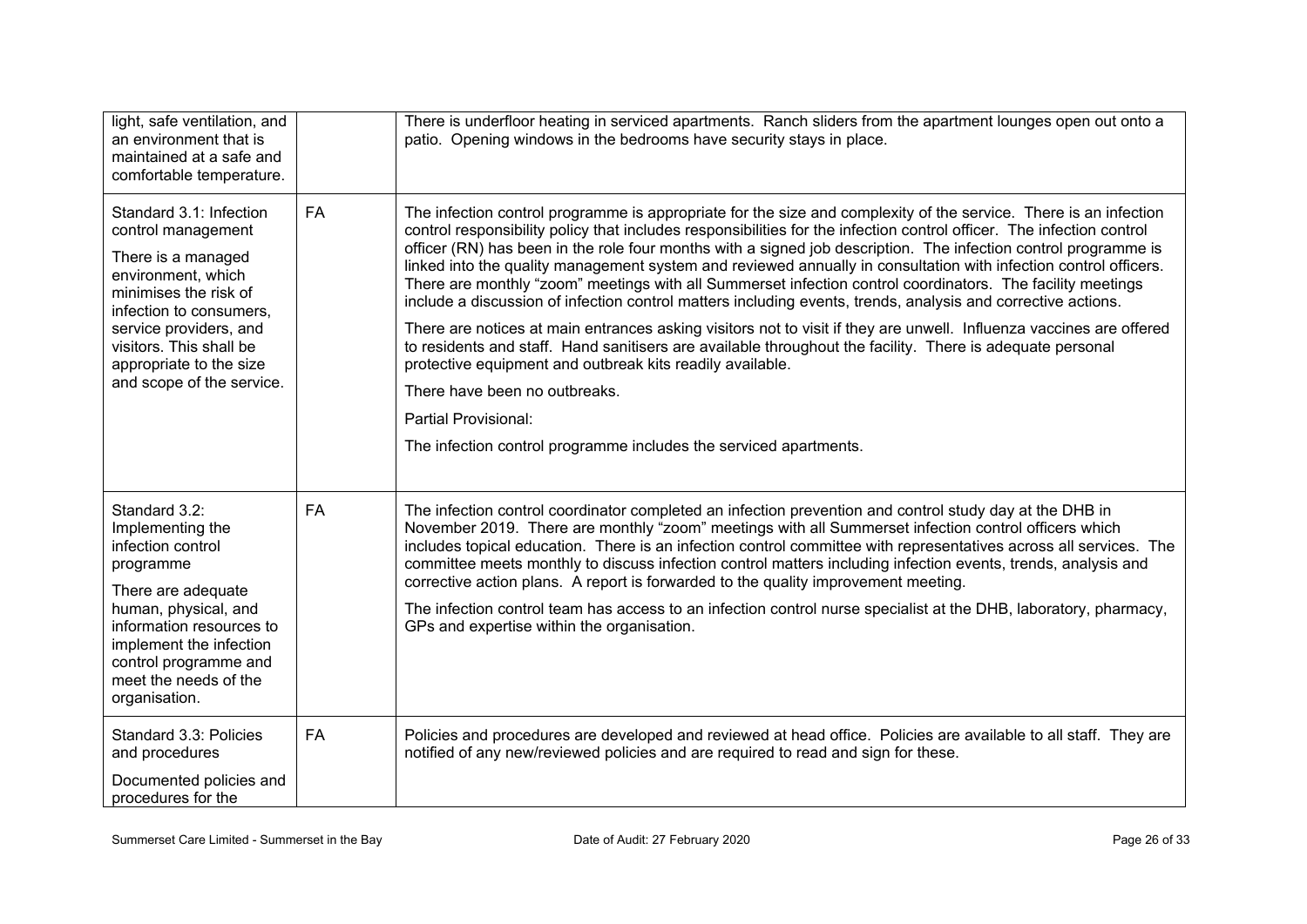| prevention and control of<br>infection reflect current<br>accepted good practice<br>and relevant legislative<br>requirements and are<br>readily available and are<br>implemented in the<br>organisation. These<br>policies and procedures<br>are practical, safe, and<br>appropriate/suitable for<br>the type of service<br>provided. |           |                                                                                                                                                                                                                                                                                                                                                                                                                                                                                                                                                                                                                                                                                                                                                                                                                                                                                                                                                                                                                                                                      |
|---------------------------------------------------------------------------------------------------------------------------------------------------------------------------------------------------------------------------------------------------------------------------------------------------------------------------------------|-----------|----------------------------------------------------------------------------------------------------------------------------------------------------------------------------------------------------------------------------------------------------------------------------------------------------------------------------------------------------------------------------------------------------------------------------------------------------------------------------------------------------------------------------------------------------------------------------------------------------------------------------------------------------------------------------------------------------------------------------------------------------------------------------------------------------------------------------------------------------------------------------------------------------------------------------------------------------------------------------------------------------------------------------------------------------------------------|
| Standard 3.4: Education<br>The organisation<br>provides relevant<br>education on infection<br>control to all service<br>providers, support staff,<br>and consumers.                                                                                                                                                                   | <b>FA</b> | The infection control coordinator is responsible for coordinating and providing education and training to staff.<br>The induction package includes specific training around handwashing competencies, standard precautions an<br>outbreak management. Ongoing training occurs annually as part of the training calendar set at head office.<br>Registered nurses have access to DHB Ko Awatea on-line learning for infection control.<br>Resident education occurs as part of providing daily cares. Care plans can include ways to assist staff in<br>ensuring this occurs.                                                                                                                                                                                                                                                                                                                                                                                                                                                                                         |
| Standard 3.5:<br>Surveillance<br>Surveillance for infection<br>is carried out in<br>accordance with agreed<br>objectives, priorities, and<br>methods that have been<br>specified in the infection<br>control programme.                                                                                                               | CI        | The infection control policy includes a surveillance policy that includes a surveillance procedure, process for<br>detection of infection, infections under surveillance, outbreaks and quality and risk management. Infection<br>events meeting the standard definitions are entered into the electronic system and collated monthly. The<br>infection control coordinator provides infection control data, trends and relevant information to the infection<br>control committee and clinical/quality meetings. Areas for improvement are identified, corrective actions<br>developed and followed up. The service has been successful in maintaining urinary tract infections (UTI) below<br>the Summerset average for UTIs for the last year. Infection control audits are completed and corrective actions<br>are signed off (sighted). Surveillance results are used to identify infection control activities and education needs<br>within the facility. Meeting minutes, reports and graphs are displayed on the staffroom infection control<br>noticeboard. |
| Standard 2.1.1: Restraint<br>minimisation                                                                                                                                                                                                                                                                                             | FA        | There are policies around restraints and enablers. The service currently has six hospital residents assessed as<br>requiring the use of restraint (five with bed rails and resident with a bedrail and tabletop tray) and three hospital<br>residents with enablers (bedrails only). Restraint is used as a last resort where alternative strategies have not                                                                                                                                                                                                                                                                                                                                                                                                                                                                                                                                                                                                                                                                                                        |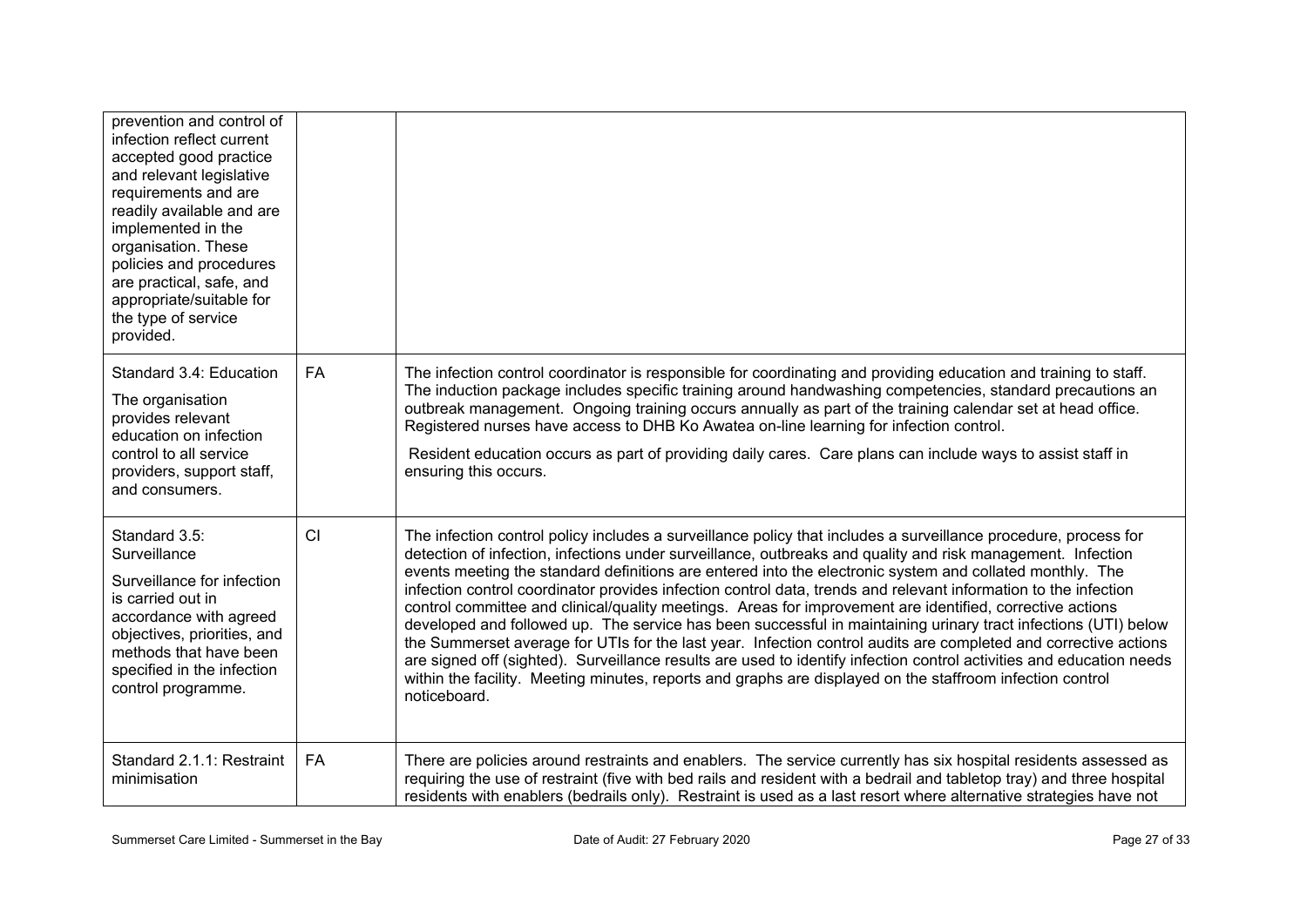| Services demonstrate<br>that the use of restraint is<br>actively minimised.                                                                                                                                                                                                                                                                                      |           | been successful in maintaining resident safety. Residents voluntarily request and consent to enabler use. Staff<br>receive training around restraint minimisation that includes annual competency assessments. The restraint<br>coordinator (RN) oversees restraint minimisation for the service.                                                                                                                                                                                                                                                                                                                                                                                                                                                          |
|------------------------------------------------------------------------------------------------------------------------------------------------------------------------------------------------------------------------------------------------------------------------------------------------------------------------------------------------------------------|-----------|------------------------------------------------------------------------------------------------------------------------------------------------------------------------------------------------------------------------------------------------------------------------------------------------------------------------------------------------------------------------------------------------------------------------------------------------------------------------------------------------------------------------------------------------------------------------------------------------------------------------------------------------------------------------------------------------------------------------------------------------------------|
| Standard 2.2.1: Restraint<br>approval and processes<br>Services maintain a<br>process for determining<br>approval of all types of<br>restraint used, restraint<br>processes (including<br>policy and procedure),<br>duration of restraint, and<br>ongoing education on<br>restraint use and this<br>process is made known<br>to service providers and<br>others. | FA        | A restraint approval process and a job description for the restraint coordinator are in place. Discussion around<br>restraint use and approval is on the agenda at the RN monthly meetings. All staff are required to attend restraint<br>minimisation training annually. Care plans include restraint or enabler use and the duration of restraint.                                                                                                                                                                                                                                                                                                                                                                                                       |
| Standard 2.2.2:<br>Assessment<br>Services shall ensure<br>rigorous assessment of<br>consumers is<br>undertaken, where<br>indicated, in relation to<br>use of restraint.                                                                                                                                                                                          | <b>FA</b> | Restraint assessments are based on information in the resident's care plan, discussions with the resident and<br>family, observations by staff and monitoring of any resident accidents/incidents. A restraint assessment tool<br>meets the requirements (a-h) of the standard. Three hospital level residents' files where restraint was being<br>used (one resident had two restraints) were selected for review. Each file included a restraint assessment and<br>consent form that was signed by the resident's family and GP. The assessment identifies risks associated with<br>the type of restraint applied. Restraint use and risks are linked to the resident's care plan and is regularly<br>reviewed by the restraint coordinator, RNs and GP. |
| Standard 2.2.3: Safe<br><b>Restraint Use</b><br>Services use restraint<br>safely                                                                                                                                                                                                                                                                                 | <b>FA</b> | A restraint register is in place. The register identifies the residents that are using a restraint, and the type(s) of<br>restraint used. The restraint assessment identified that restraint is being used only as a last resort. The<br>restraint assessment and ongoing evaluation of the restraint use process includes reviewing the frequency of<br>monitoring residents while on restraint. Monitoring forms are completed on the electronic system when the<br>restraint is put on and when it is taken off.                                                                                                                                                                                                                                        |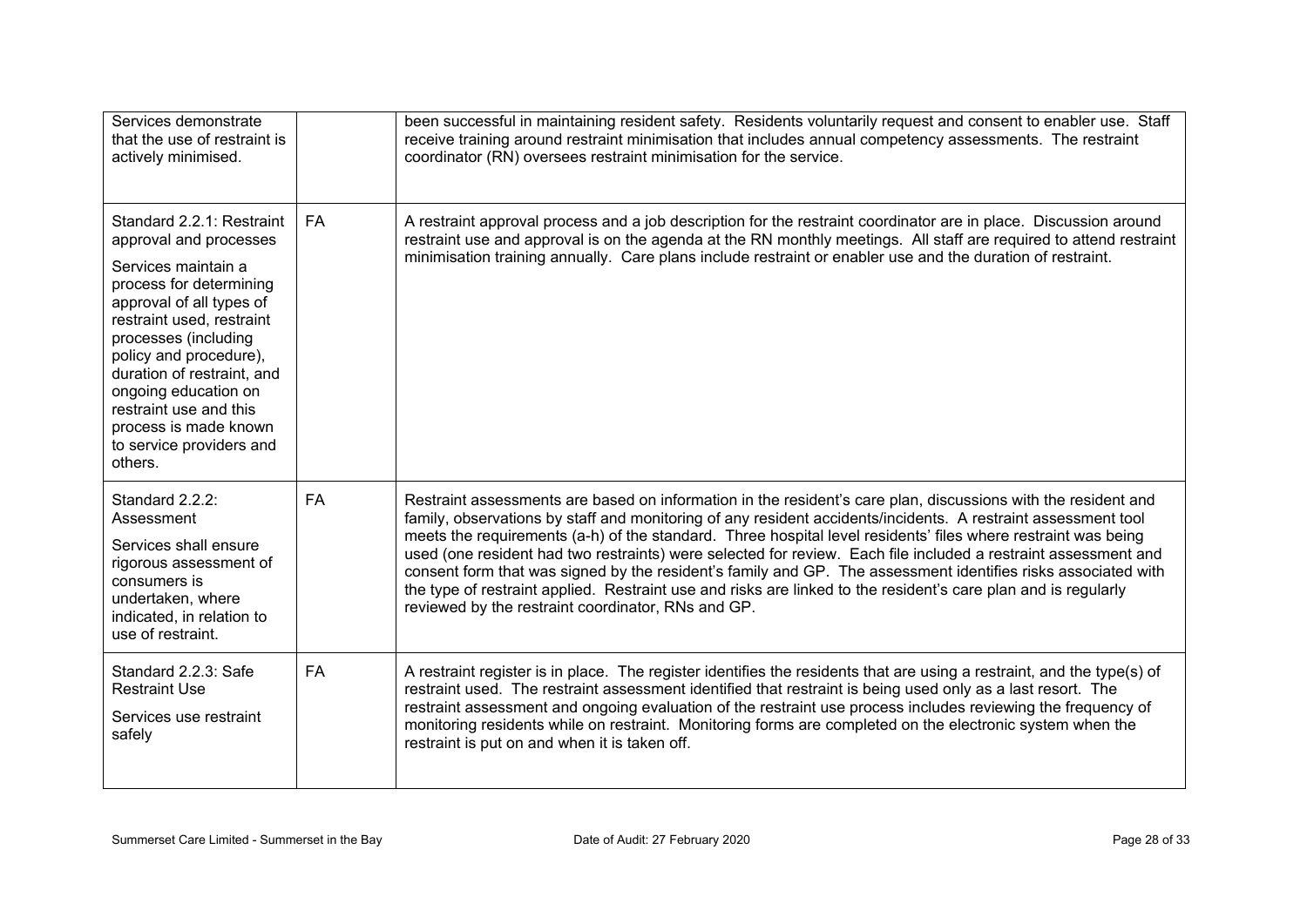| Standard 2.2.4:<br>Evaluation<br>Services evaluate all<br>episodes of restraint.                                                                            | FA | Restraint use is reviewed three monthly by the restraint coordinator and the RNs at the monthly RN meeting.<br>The review process includes discussing whether continued use of restraint is indicated and (a) to (k) as listed.<br>The GP reviews restraint use at the three-monthly medical review. |
|-------------------------------------------------------------------------------------------------------------------------------------------------------------|----|------------------------------------------------------------------------------------------------------------------------------------------------------------------------------------------------------------------------------------------------------------------------------------------------------|
| Standard 2.2.5: Restraint<br>Monitoring and Quality<br>Review<br>Services demonstrate the<br>monitoring and quality<br>review of their use of<br>restraint. | FA | The restraint programme, including reviewing policies and procedures and staff education is evaluated annually<br>by the regional quality manager in consultation with the restraint coordinator. Internal audits monitor compliance<br>of the standard.                                             |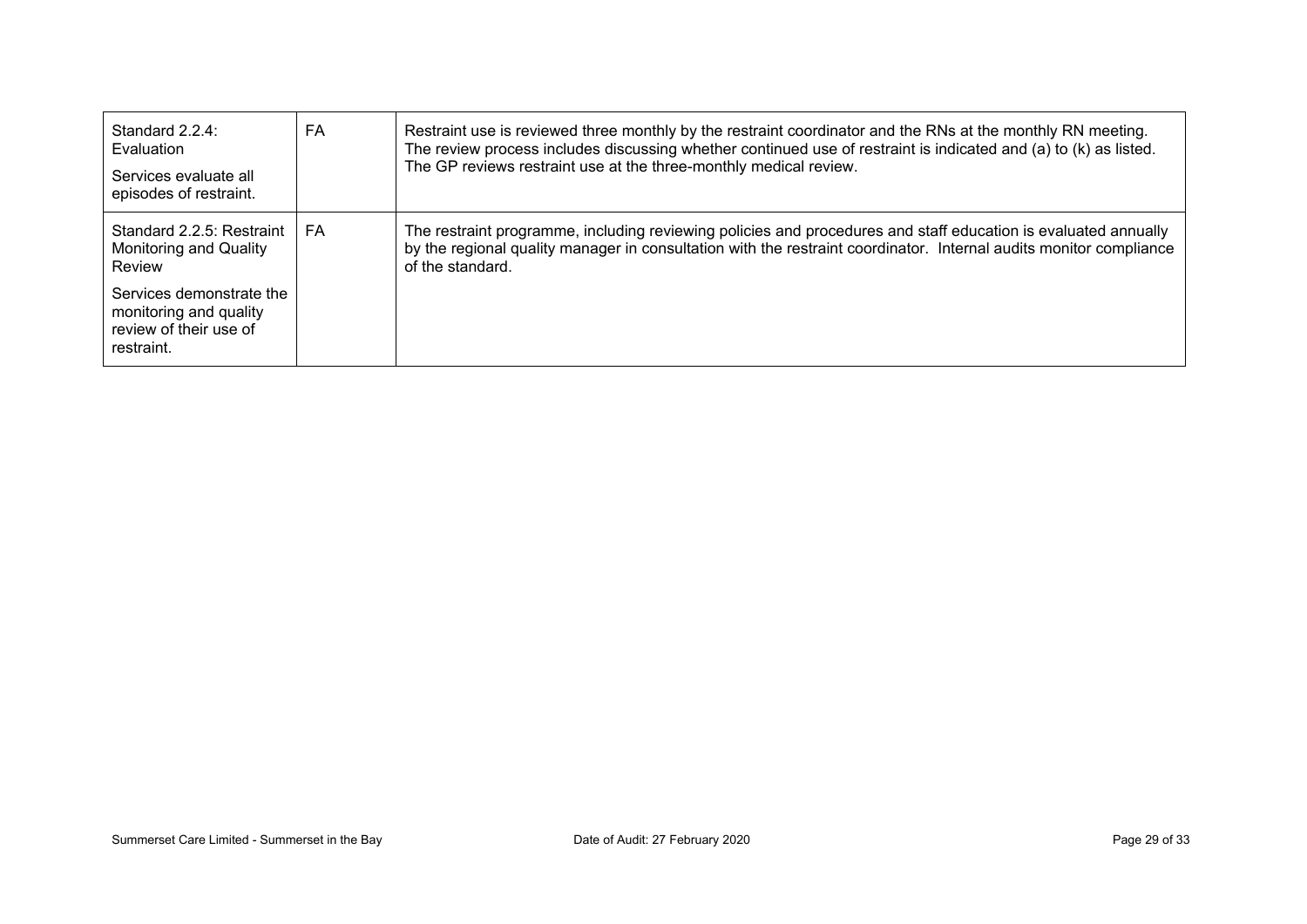## **Specific results for criterion where corrective actions are required**

Where a standard is rated partially attained (PA) or unattained (UA) specific corrective actions are recorded under the relevant criteria for the standard. The following table contains the criterion where corrective actions have been recorded.

Criterion can be linked to the relevant standard by looking at the code. For example, a Criterion 1.1.1.1: Service providers demonstrate knowledge and understanding of consumer rights and obligations, and incorporate them as part of their everyday practice relates to Standard 1.1.1: Consumer Rights During Service Delivery in Outcome 1.1: Consumer Rights.

If there is a message "no data to display" instead of a table, then no corrective actions were required as a result of this audit.

| <b>Criterion with desired outcome</b>                                                                                                                                                | <b>Attainment</b><br>Rating | <b>Audit Evidence</b>                                                                                                                                                                                                                          | <b>Audit Finding</b>                                                                                                                                     | <b>Corrective action</b><br>required and<br>timeframe for<br>completion (days)                                               |
|--------------------------------------------------------------------------------------------------------------------------------------------------------------------------------------|-----------------------------|------------------------------------------------------------------------------------------------------------------------------------------------------------------------------------------------------------------------------------------------|----------------------------------------------------------------------------------------------------------------------------------------------------------|------------------------------------------------------------------------------------------------------------------------------|
| Criterion 1.3.6.1<br>The provision of services and/or<br>interventions are consistent with,<br>and contribute to, meeting the<br>consumers' assessed needs, and<br>desired outcomes. | <b>PA</b><br>Moderate       | When a resident falls it is reported on the<br>electronic register and in the progress notes.<br>Family are notified. Neurological observations<br>are not always completed when there is a<br>'knock' to the head or for an unwitnessed fall. | Neurological observations<br>had not been completed for<br>four of four unwitnessed falls.<br>Two of four residents had<br>obvious injuries to the head. | Ensure neurological<br>observations are<br>completed for all<br>'knocks' to the head<br>and unwitnessed<br>falls.<br>60 days |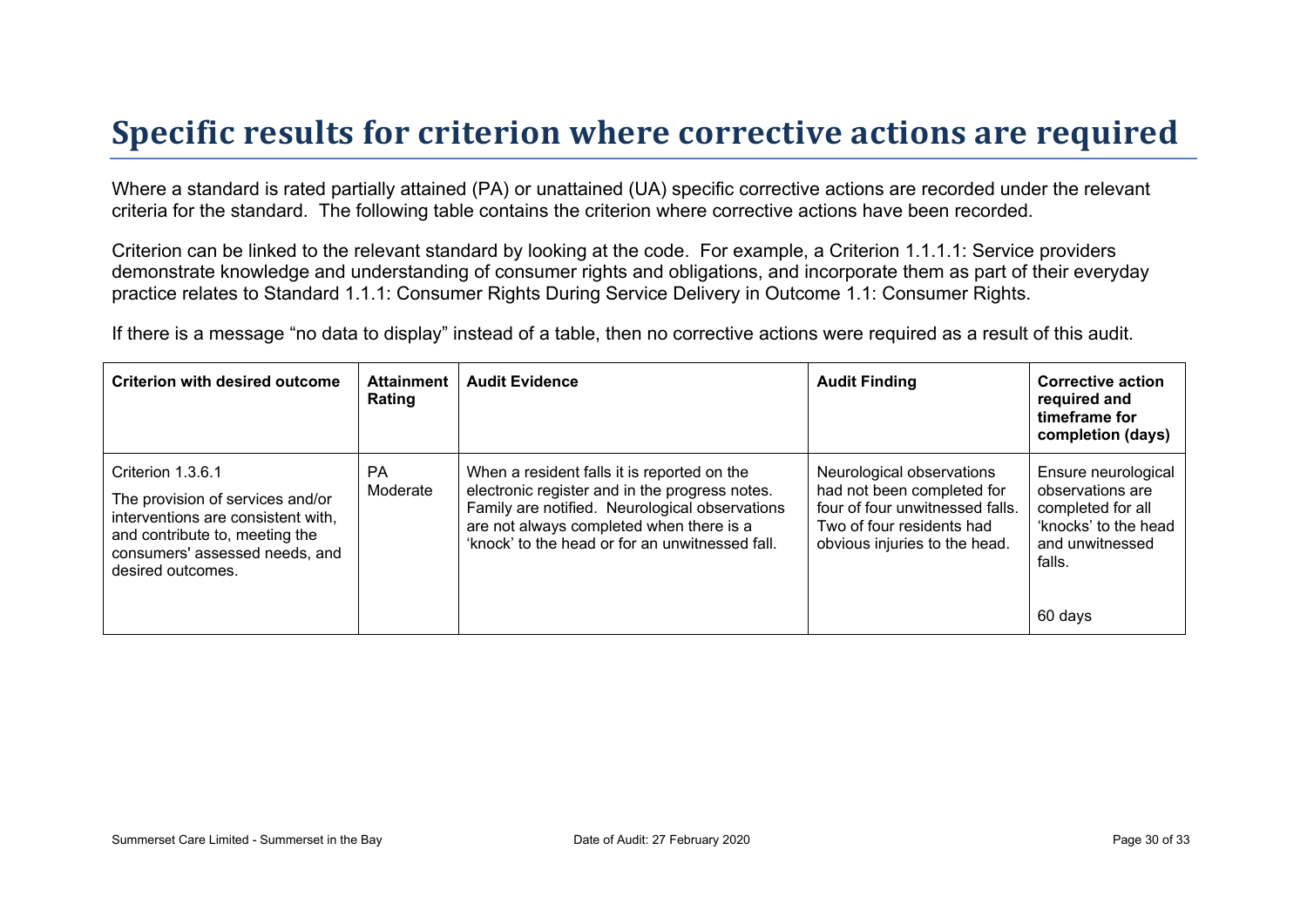# **Specific results for criterion where a continuous improvement has been recorded**

As well as whole standards, individual criterion within a standard can also be rated as having a continuous improvement. A continuous improvement means that the provider can demonstrate achievement beyond the level required for full attainment. The following table contains the criterion where the provider has been rated as having made corrective actions have been recorded.

As above, criterion can be linked to the relevant standard by looking at the code. For example, a Criterion 1.1.1.1 relates to Standard 1.1.1: Consumer Rights During Service Delivery in Outcome 1.1: Consumer Rights

If, instead of a table, these is a message "no data to display" then no continuous improvements were recorded as part of this of this audit.

| <b>Criterion with</b>                                                                                                                                      | <b>Attainment</b> | Audit                                                                                                                                                                                                              | <b>Audit Finding</b>                                                                                                                                                                                                                                                                                                                                                                                                                                                                                                                                                                                                                                                                                                                                                                                                                                                                                                                                                                                                                                                                                                                                                                                                                                                                                                                                                                                                                                                                                                                                                                                                                                                                                                                                                                                                                                                                |
|------------------------------------------------------------------------------------------------------------------------------------------------------------|-------------------|--------------------------------------------------------------------------------------------------------------------------------------------------------------------------------------------------------------------|-------------------------------------------------------------------------------------------------------------------------------------------------------------------------------------------------------------------------------------------------------------------------------------------------------------------------------------------------------------------------------------------------------------------------------------------------------------------------------------------------------------------------------------------------------------------------------------------------------------------------------------------------------------------------------------------------------------------------------------------------------------------------------------------------------------------------------------------------------------------------------------------------------------------------------------------------------------------------------------------------------------------------------------------------------------------------------------------------------------------------------------------------------------------------------------------------------------------------------------------------------------------------------------------------------------------------------------------------------------------------------------------------------------------------------------------------------------------------------------------------------------------------------------------------------------------------------------------------------------------------------------------------------------------------------------------------------------------------------------------------------------------------------------------------------------------------------------------------------------------------------------|
| desired outcome                                                                                                                                            | Rating            | <b>Evidence</b>                                                                                                                                                                                                    |                                                                                                                                                                                                                                                                                                                                                                                                                                                                                                                                                                                                                                                                                                                                                                                                                                                                                                                                                                                                                                                                                                                                                                                                                                                                                                                                                                                                                                                                                                                                                                                                                                                                                                                                                                                                                                                                                     |
| Criterion 1.1.8.1<br>The service<br>provides an<br>environment that<br>encourages good<br>practice, which<br>should include<br>evidence-based<br>practice. | CI                | The service<br>has worked<br>collaboratively<br>with the ARC<br>hospice nurse<br>and GP to<br>implement the<br>Te Ara<br>Whakapiri to<br>improve the<br>quality of care<br>for residents<br>at the end of<br>life. | In March 2019 the service discussed adopting the Te Ara Whakapiri – "The path to closeness and<br>Unity" for the last days of life. The initiative was discussed with the ARC hospice nurse, management<br>team, GP and RN team. The goal is to provide optimal care to residents in their last days of life and to<br>support their family/whanau as they support their loved one on this journey. Many staff had attended<br>palliative care courses, letters and Master classes provided by Cranford hospice. Nine caregivers<br>completed the introduction to palliative care course and three had completed fundamentals of palliative<br>care. Two RNs had completed fundamentals. The care centre manager, clinical nurse leader and<br>RNs attend monthly palliative care lectures and Master Classes at Cranford hospice. One RN<br>attended end of life customs for Māori. The CNL presented a palliative wound care case review<br>(including the challenges of overcoming pain and malodour) to the Cranford Master class. In June,<br>Hospice provided on-site Te Ara Whakapiri training for all RNs and caregivers. With the training<br>complete, resource folders were set up and Te Ara Whakapiri end of life documentation commenced<br>for residents who were entering the last days of life. The plan of care focuses on the resident's goals<br>including expectations of care, symptom management and support for the resident and family/whanau.<br>The Cranford Hospice clinical nurse specialist for Aged Residential care was interviewed and stated<br>the use of the tool and care plan enable staff to feel confident in looking after residents who are<br>actively dying. A collaborative team approach ensures that all appropriate care, symptom<br>management and conversations have been had with residents, family/whanau. The GP (interviewed) |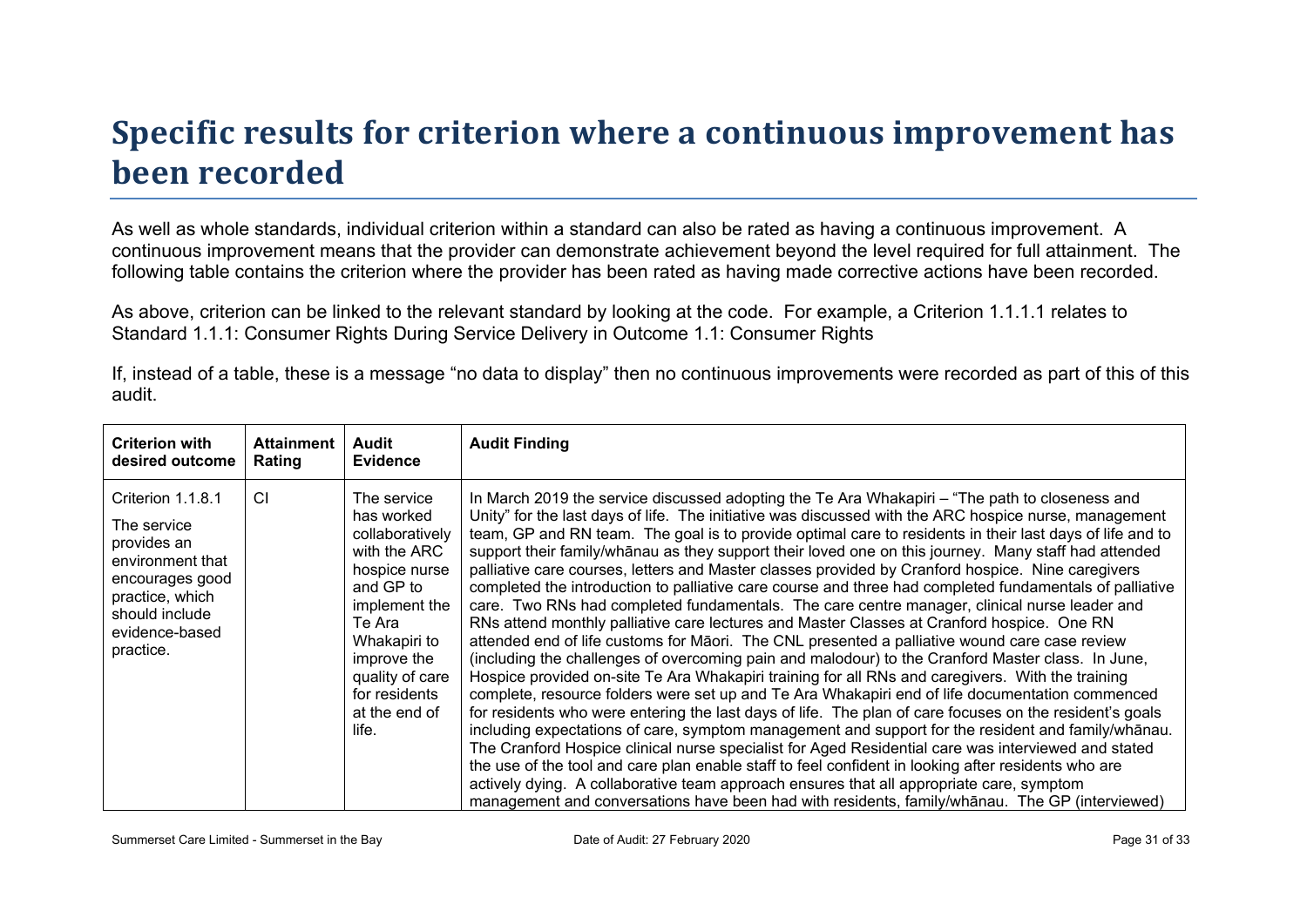|                                                                                                                                                                                                                                                                                                              |    |                                                                                                                                                                                                                                                                                                                                                                                                  | was very positive about the use of the tool and the ease of having all information, assessments,<br>progress notes and goals of care in one document. The GP stated the end of life care for residents is<br>very well done and improves the outcomes, understanding and support for residents and their<br>family/whānau. There have been 12 residents on the Te Ara Whakapiri pathway between August 2019<br>and February 2020. Letters and cards sighted were very positive and complimentary of the care, the<br>staff and their experience at the end of their loved one's journey.                                                                                                                                                                                                                                                                                                                                                                                                                                                                                                                                                                                                                                                                                           |
|--------------------------------------------------------------------------------------------------------------------------------------------------------------------------------------------------------------------------------------------------------------------------------------------------------------|----|--------------------------------------------------------------------------------------------------------------------------------------------------------------------------------------------------------------------------------------------------------------------------------------------------------------------------------------------------------------------------------------------------|------------------------------------------------------------------------------------------------------------------------------------------------------------------------------------------------------------------------------------------------------------------------------------------------------------------------------------------------------------------------------------------------------------------------------------------------------------------------------------------------------------------------------------------------------------------------------------------------------------------------------------------------------------------------------------------------------------------------------------------------------------------------------------------------------------------------------------------------------------------------------------------------------------------------------------------------------------------------------------------------------------------------------------------------------------------------------------------------------------------------------------------------------------------------------------------------------------------------------------------------------------------------------------|
| Criterion 3.5.7<br>Results of<br>surveillance,<br>conclusions, and<br>specific<br>recommendations<br>to assist in<br>achieving<br>infection<br>reduction and<br>prevention<br>outcomes are<br>acted upon,<br>evaluated, and<br>reported to<br>relevant<br>personnel and<br>management in a<br>timely manner. | CI | Summerset in<br>the Bay have<br>been<br>implementing<br>a project for<br>the reduction<br>of urinary tract<br>infections<br>(UTI) over the<br>last year. The<br>service has a<br>lower UTI<br>average than<br>the overall<br>Summerset<br>UTI average<br>and have<br>been<br>successful in<br>reducing the<br>incidence of<br>UTIs.<br>particularly<br>during the<br>hotter<br>summer<br>months. | The infection control coordinator (RN) (previous and current) developed and implemented a project<br>action plan in consultation with the infection control committee for the reduction of UTIs. The action<br>plan included infection control education around hand hygiene, use of personal protective wear,<br>hydration and continence management. Sessions were repeated and demonstrate 90% of all staff<br>attended. Hand hygiene competencies were completed by all staff. Additional hydration rounds were<br>added to the task list and fluids in other forms were offered such as ice-blocks. Regular toileting<br>regimes continued. Alternative therapies for suspected UTIs included Ural sachets and Hiprex. There<br>were three residents known to be prone to UTIs and the infection control coordinator could identify the<br>spikes in UTIs to these residents. The service has eight residents with indwelling catheters and there<br>have been no UTIs relating to those residents with indwelling catheters. The six-month rolling average<br>for UTIs at Summerset in the Bay of $0.25 - 0.75$ per 1,000 bed days have been lower than all<br>Summerset care centres (1.3 - 1.5 UTIs/1000 bed days). There were zero UTIs for January and<br>February 2020. |